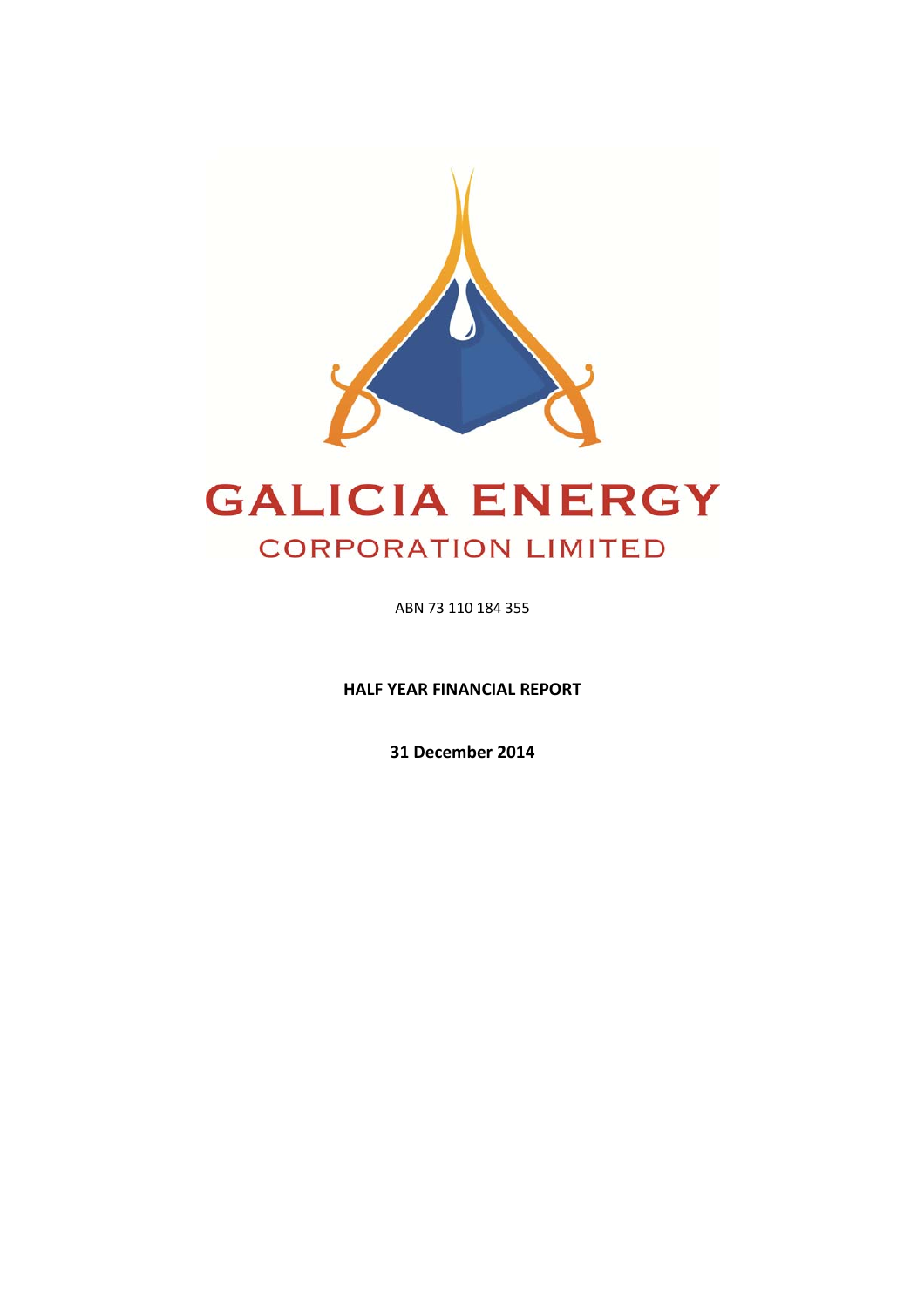# **GALICIA ENERGY CORPORATION LIMITED TABLE OF CONTENTS FOR THE HALF YEAR ENDED 31 DECEMBER 2014**

| <b>Corporate Directory</b>                               | 3  |
|----------------------------------------------------------|----|
| Directors' Report                                        | 4  |
| Auditor's Independence Declaration                       | 8  |
| Condensed Consolidated Statement of Comprehensive Income | 9  |
| Condensed Consolidated Statement of Financial Position   | 10 |
| Condensed Consolidated Statement of Changes in Equity    | 11 |
| <b>Condensed Consolidated Statement of Cash Flows</b>    | 12 |
| Notes to the Financial Statements                        | 13 |
| Directors' Declaration                                   | 23 |
| Independent Auditor's Review Report                      | 24 |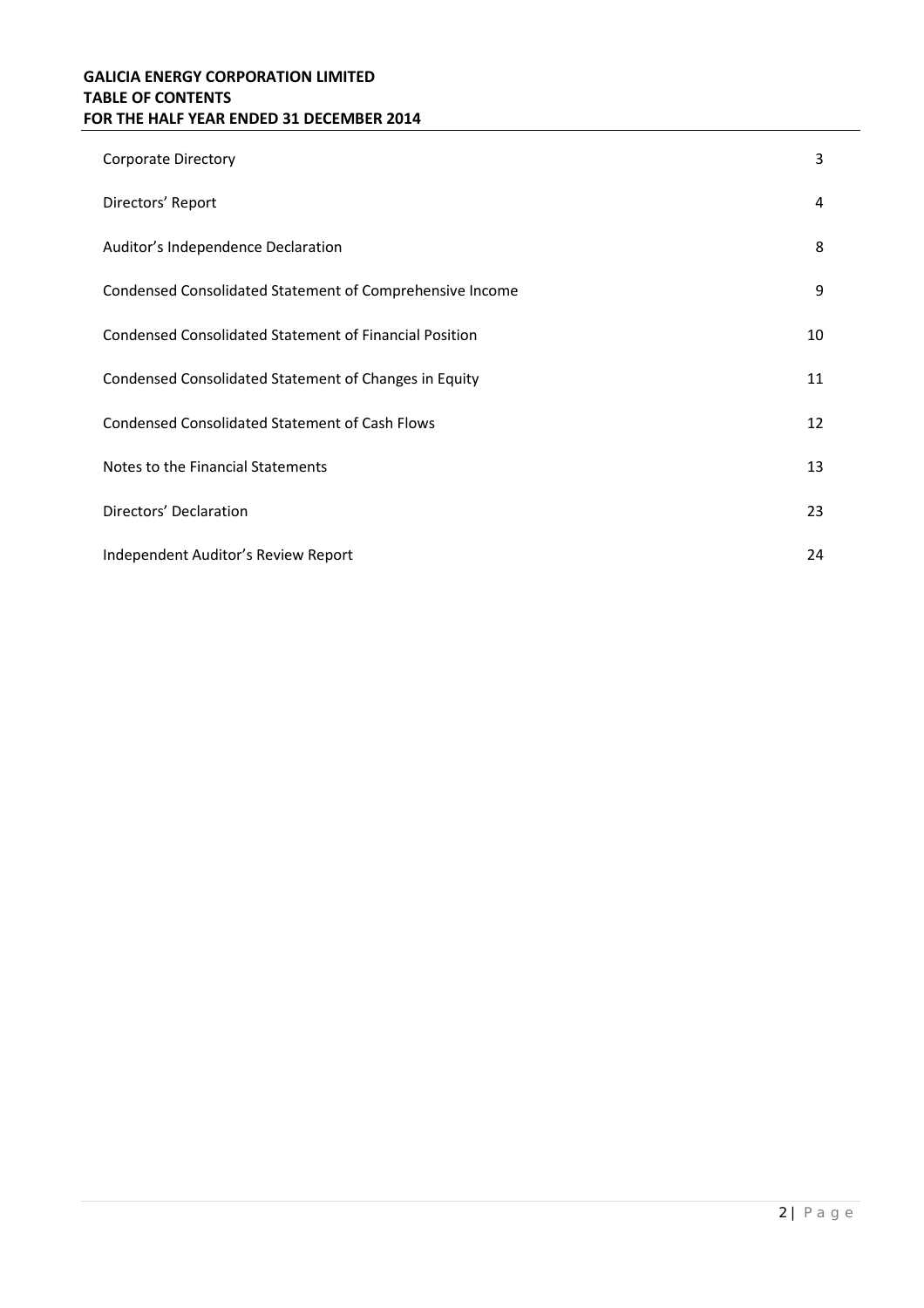## **GALICIA ENERGY CORPORATION LIMITED DIRECTORS' REPORT FOR THE HALF YEAR ENDED 31 DECEMBER 2014**

#### **Directors & Officers**

Douglas Jendry – Managing Director Peter Wall – Non-Executive Chairman Igor Soshinsky – Non-Executive Director Sarah Smith – Company Secretary

*David King – Managing Director (resigned 31 July 2014) Stuart Brown – Non-Executive Director (resigned 18 February 2015) Robert Bensh – Non-Executive Director (resigned 18 February 2015)* 

#### **Registered Office**

945 Wellington Street West Perth WA 6005 PO Box 1263 West Perth WA 6872 T: +61 (08) 9322 7600 F: +61 (08) 9322 7602 Website: www.galiciaenergy.com

**Securities Exchange**  Australian Securities Exchange Limited (ASX) Home Exchange – Perth ASX code – GAL (ordinary shares) GALO (listed options)

**Australian Company Number**  ACN 110 184 355

**Australian Business Number**  ABN 73 110 184 355

#### **Bankers**

Westpac Private Bank Level 13, 109 St Georges Terrace Perth WA 6000 Website: www.westpac.com.au

#### **Auditors**

Pitcher Partners Corporate & Audit (WA) Pty Ltd Level 1, 914 Hay Street Perth WA 6000

#### **Share Registry**

Automic Registry Services Suite 1a, Level 1, 7 Ventnor Avenue West Perth WA 6005

## **Solicitors**

Steinepreis Paganin Level 4, The Read Buildings 16 Milligan Street Perth WA 6000

**Domicile and Country of Incorporation**  Australia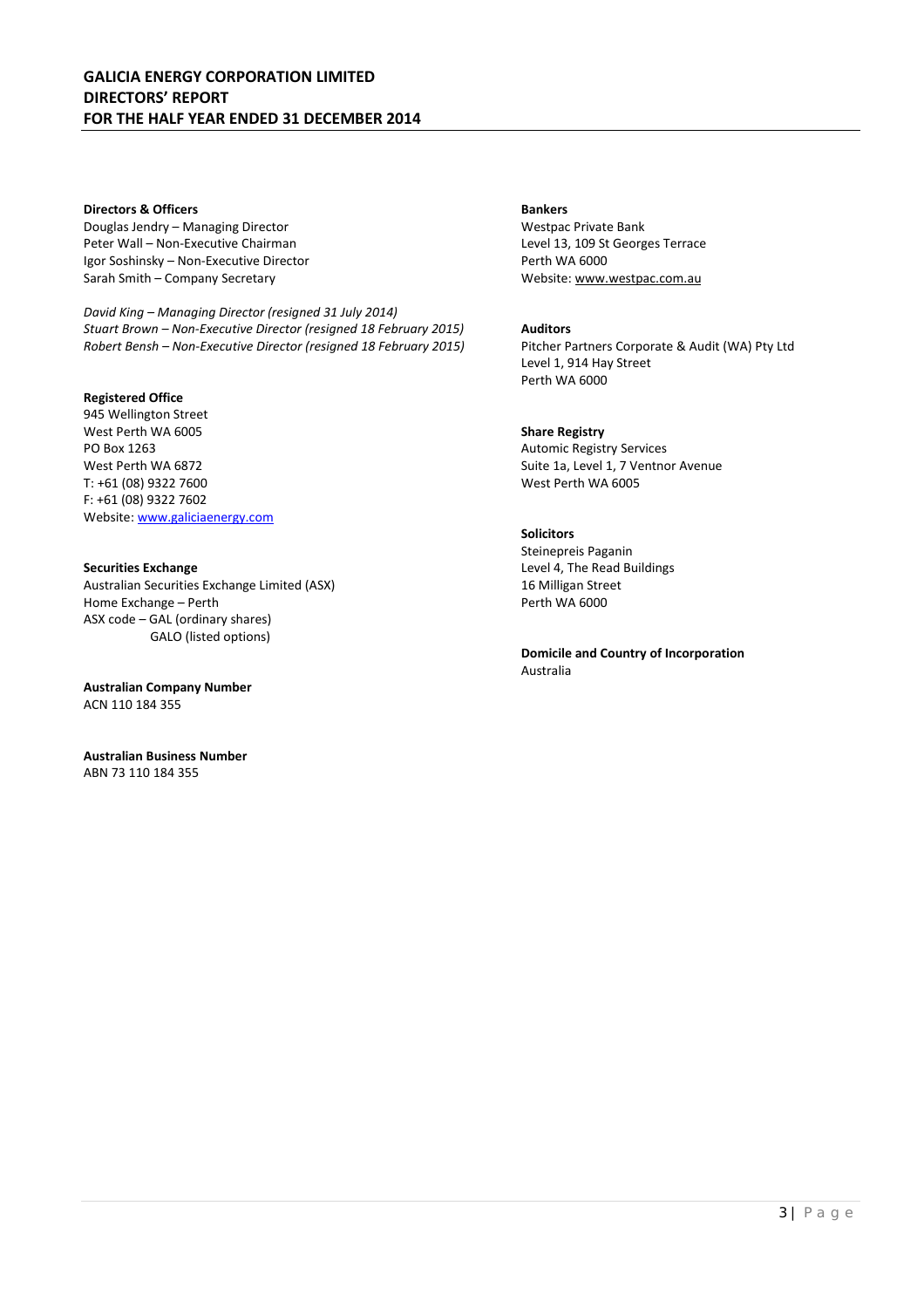## **GALICIA ENERGY CORPORATION LIMITED DIRECTORS' REPORT FOR THE HALF YEAR ENDED 31 DECEMBER 2014**

The Directors present their half year report of the "Consolidated Entity" or "Group", being Galicia Energy Corporation Limited ("Galicia" or "the Company") and its Controlled Entities, for the half year ended 31 December 2014 (the "Period").

It is recommended that the Directors' Report be read in conjunction with the annual financial statements for the year ended 30 June 2014 and considered together with any public announcements made by the Group during the Period and up to the date of this report.

## **1. DIRECTORS**

The names of the Company's Directors in office during the Period and until the date of this report are set out below. Directors were in office for this entire Period unless otherwise stated.

| <b>Directors</b>  | <b>Position</b>           | <b>Duration of Appointment</b>                          |
|-------------------|---------------------------|---------------------------------------------------------|
| Mr Douglas Jendry | <b>Managing Director</b>  | (Appointed 16 June 2014)                                |
| Mr Igor Soshinsky | <b>Executive Director</b> | (Appointed 28 November 2013)                            |
| Mr Peter Wall     | Non-Executive Chairman    | (Appointed 29 February 2012)                            |
| Mr Robert Bensh   | Non-Executive Director    | (Appointed 31 January 2014 - Resigned 19 February 2015) |
| Mr Stuart Brown   | Non-Executive Director    | (Appointed 31 January 2014 - Resigned 19 February 2015) |
| Mr David King     | <b>Managing Director</b>  | (Appointed 1 May 2013 - Resigned 31 July 2014)          |

## **2. COMPANY SECRETARY**

The current Company Secretary up to the date of this report is Ms Sarah Smith.

#### **3. PRINCIPAL ACTIVITIES**

Galicia Energy Corporation Limited is an oil and gas exploration and development company focused on advancing highly prospective assets within the world class oil and gas provinces of the Ukraine and Eastern Europe.

Through its established in-country relationships and management expertise, the Company intends to expand its asset portfolio throughout the Ukraine and Eastern Europe to develop a diversified exploration and production oil and gas company.

#### **4. REVIEW OF OPERATIONS**

#### **POLAND – BIESZCZADY PROJECT**

In July 2014, Galicia finalised its in-depth due diligence of the Bieszczady Project and completed the necessary formalities, including the execution of the Share Purchase Agreement (SPA) with Iskander Energy (Iskander), and proceeded with the acquisition with immediate effect. This delivered Galicia a 24% working interest in the Joint Operating Agreement (JOA) for the project.

The Bieszczady Project is made up of eight (8) contiguous licences and covers an extensive area of 3,546 km<sup>2</sup> in the far south-east of Poland bordering on the foothills of the Carpathian Mountains.

Tarnawa Central, one of five Prospects identified in the Project area, has been flow tested by means of the Niebieszczady-1 ("Nieb-1") discovery well drilled in 2011.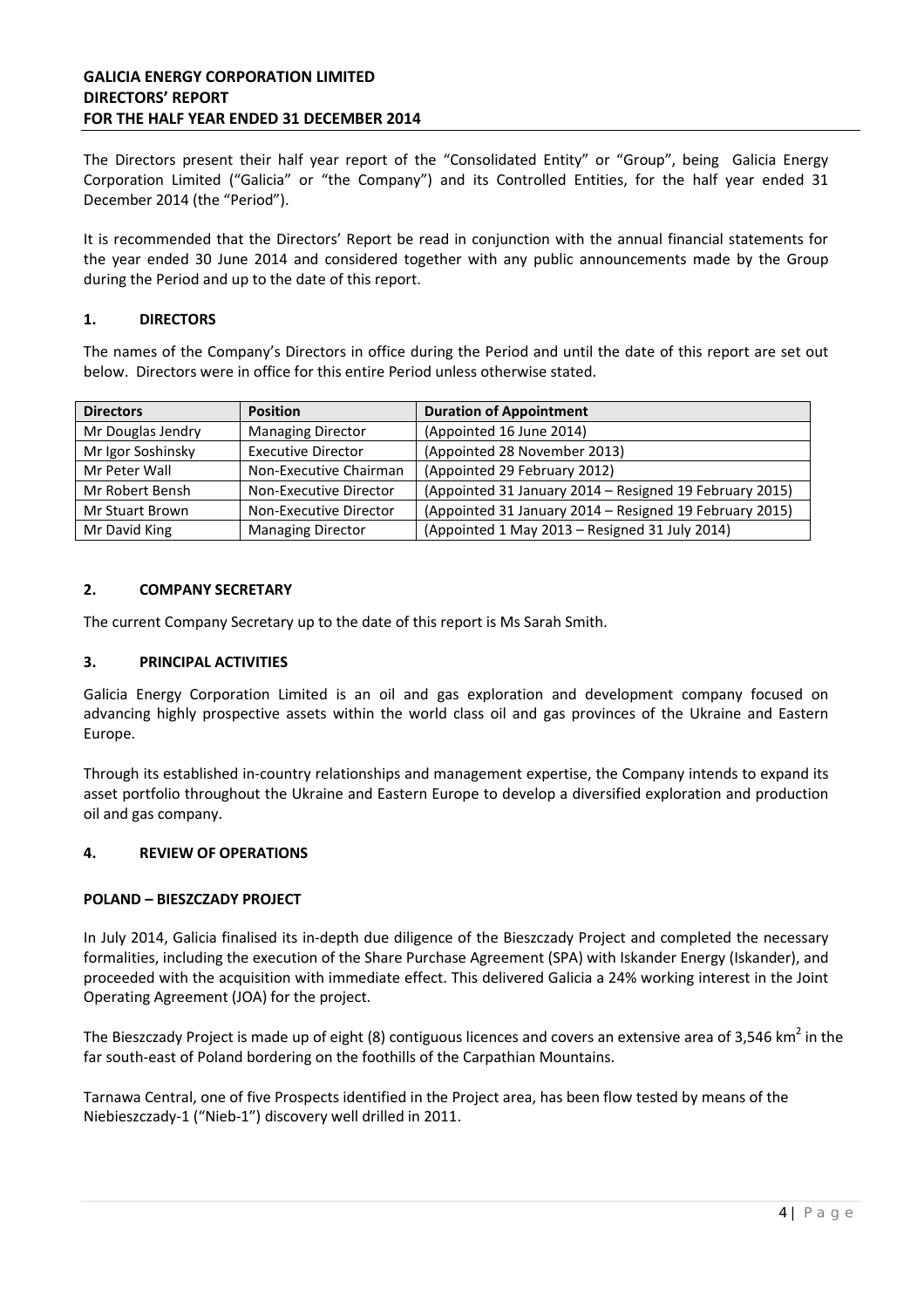## **REVIEW OF OPERATIONS (CONTINUED)**

Polskie Górnictwo Naftowe i Gazownictwo ("PGNiG"), which is the largest oil & gas exploration and production company in Poland, is the 51% JV owner and Operator of the Project with LSE and AIM listed San Leon Energy plc as the other 25% JV Partner.

#### **LIMNYTSKA LICENCE**

Galicia has 100% ownership of the Limnytska Licence, a large onshore oil and gas project spanning some 172 $km^2$ in Western Ukraine. The licence is located adjacent to known discoveries and near to existing large producing oil and gas fields, Limnytska is considered a relatively low risk appraisal type opportunity with significant upside.

During the Period, Galicia completed the acquisition of 120 line kilometres of 2D seismic over the southern portion of the Limnytska Licence. Processing of the data was completed in Ukraine and the final data and maps were presented to the company in July 2014. The data was considered good quality and as part of a precautionary measure, an 'audit' of the data was carried out by an Australian processor.

The Australian company was unable to improve on the Ukraine processed data and therefore did not reprocess all the lines. The outcome is an excellent vote of confidence in the Ukrainian processors and confirms Galicia's faith in the abilities of our Ukrainian contractors.

Due to the good quality of the seismic data, the main thrust, the Cretaceous section and the Jurassic sediments, can be clearly identified and was subsequently mapped. The data shows three distinct north west-south east trending 'steps' moving upward to the north east. Each 'step' shows distinct down to the south east faulting which again is clearly evident on the seismic sections.

In the south west, the target sediments are over 5,000 metres deep while in the north east the target depths are approximately 1,500 metres. The two intervening 'steps' have approximate depths of 4,000 and 3,400 metres respectively. A number of north east-south west trending faults separate the various 'steps' in to separate compartments which in the centre of the area have revealed a distinctive horst and graben feature.

The numerous prospects recognised on the seismic have varying areal extents from 3.5 to 17 square kilometres, with vertical relief usually in excess of 200 metres. The potential of the features is significant.

Due to the dramatic fall in oil price and the market sentiment toward the E&P sector on general, Galicia is intending to farm out its Ukraine acreage and otherwise limit expenditure on the licence.

## **5. FINANCIAL RESULTS**

The financial results of the Group for the half year ended 31 December 2014 are:

|                              | 31-Dec-14  | 30-Jun-14  |
|------------------------------|------------|------------|
| Cash & cash equivalents (\$) | 858.138    | 3,037,288  |
| Net Assets (\$)              | 12,749,892 | 13,496,975 |

|                              | 31-Dec-14   | 31-Dec-13                |
|------------------------------|-------------|--------------------------|
| Revenue (\$)                 | 15,171      | 159,441                  |
| Net loss after tax $(5)$     | (1,579,745) | (1,061,480)              |
| Basic loss per share (cents) | (0.95)      | (1.06)                   |
| Dividend (\$)                | -           | $\overline{\phantom{0}}$ |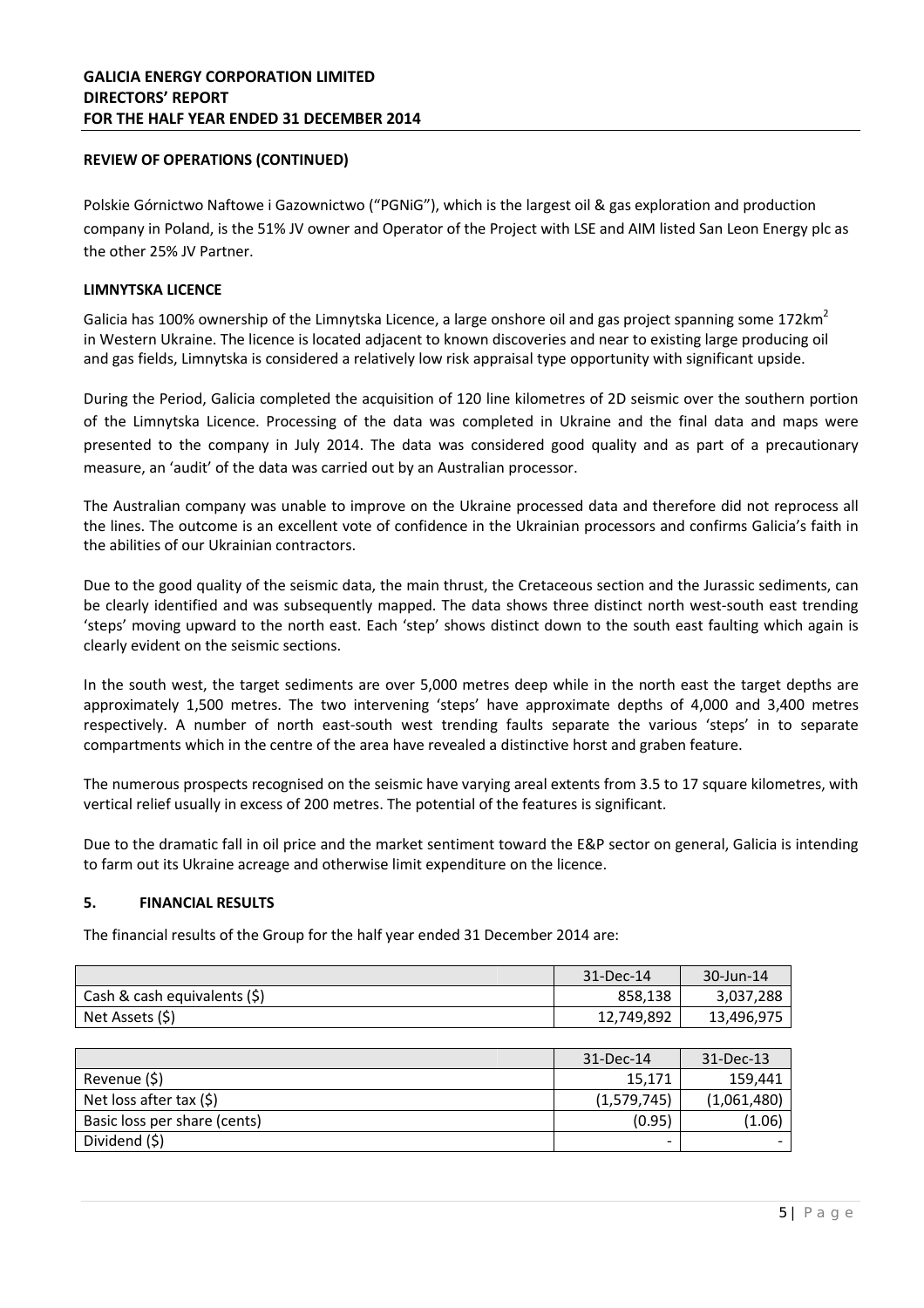## **REVIEW OF OPERATIONS (CONTINUED)**

The Company completed a Placement in June 2014 which, due to a high level of oversubscriptions, was issued in two tranches in June and July 2014. In the previous period, a total of A\$2,628,500 was raised via the issue of 87,616,678 shares priced at A\$0.03, with 43,808,339 free attaching options exercisable at \$0.08 on or before 30 June 2015 to professional and sophisticated investors under the Placement which was approved by shareholders at a General Meeting held on 12 June 2014.

In July 2014, the Company received additional support for its Placement from other high net worth investors and ultimately increased the amount to be raised under the placement by a further \$688,078 including the funds from European based fund, Mont Blanc Capital Management AG who subscribed for an approximate 8% interest in the Company in return for an investment of \$500,000.

Subject to shareholder approval, Galicia directors Mr Peter Wall and Mr Doug Jendry had committed to contribute Placement funds of \$100,000 and \$60,000, respectively. This approval was obtained at a general meeting held on 15 August 2014.

On 15 August 2014, at a general meeting of the Company, shareholders approved the following:

- Authority for Directors to participate in the Placement;
- Change of Company name;
- Ratification of additional Placement options issued to brokers and advisors;
- Placement of Shares;
- Ratification of prior issues of Shares and Options; and
- Issue of Options to Advisors and Consultants

As approved at a general meeting of shareholders in August 2014, the Company changed its name from Cossack Energy Limited to Galicia Energy Corporation Ltd and subsequently changed its ASX code to 'GAL'.

On 31 July 2014, Managing Director Mr David King resigned and was replaced by Mr Doug Jendry.

At the Company's AGM held on 28 November 2014, the shareholders approved the issue of 3,000,000 Performance Rights to each of Mr Peter Wall and Mr Doug Jendry under the Performance Rights Plan. These were issued on 28 December 2014.

There have been no other significant changes in the state of affairs of the Company.

#### **6. SIGNIFICANT EVENTS AFTER BALANCE DATE**

On 28 January 2015, the Company announced a pro-rata renounceable Rights Issue offering eligible shareholders the opportunity to acquire additional fully paid ordinary shares in the capital of the Company on the basis of two fully paid ordinary shares in the capital of the Company for every one Share held to raise approximately \$2,075,928 (before costs). The Rights Issue closed on 16 February 2015. On 20 February 2015, the Company issued 60,653,206 fully paid ordinary shares pursuant to the Rights Issue, and will proceed to place the remaining shortfall of 354,532,450 shares as soon as practicable.

Subsequent to the end of the period, the Board decided that with the dramatic fall in oil price and the market sentiment toward the E&P sector on general, Galicia will pursue a sale of its Bieszczady group of leases in Poland (or withdrawal).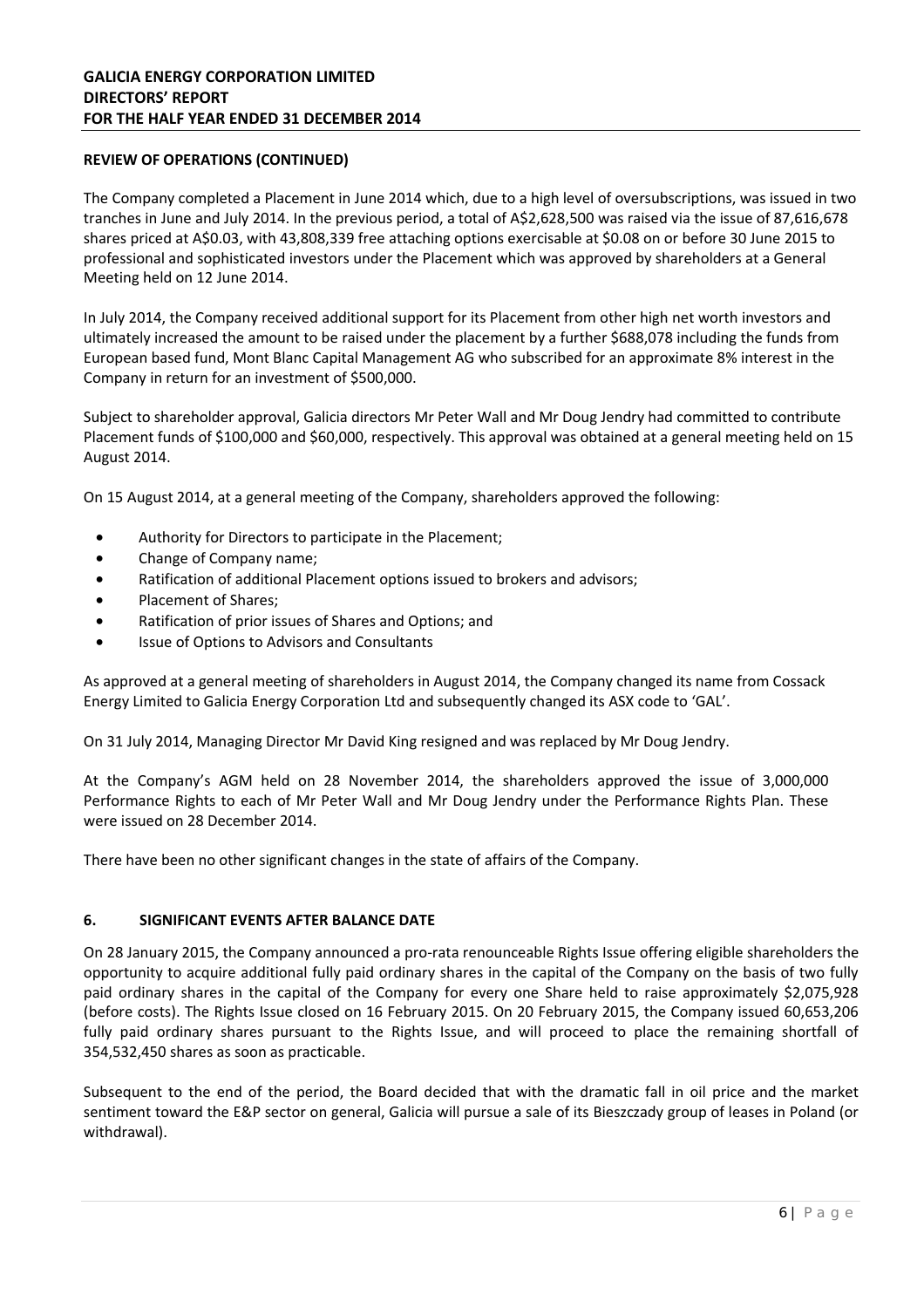## **SIGNIFICANT EVENTS AFTER BALANCE DATE (CONTINUED)**

The decision to sell or withdraw from the Poland assets has been driven by the delay in the flow testing program and an unmanageable future work program proposed by the Operator.

On 9 February 2015, the Company advised that its wholly owned subsidiary, EuroGas Polska Sp, was issued with a default notice relating to its interests in the Bieszczady leases.

The notice was issued by the Operator, Polske Gornictwo Naftowe I Gazownictwo SA (PGNiG). The default relates to the alleged non-payment of moneys owing for work performed by the Operator. As stated above, the Company is seeking to sell its interest in the Bieszczady leases, and expects these negotiations to be completed in the coming months.

On 19 February 2015, the Company reached a settlement agreement with Iskander relating to the deferred payment due under the agreement to acquire the 24% interest in the Bieszczady leases. Under the terms of the settlement agreement, the Company agreed to pay Iskander US\$200,000 and each party has agreed to release each other from all future liabilities.

On 19 February 2015, Non-Executive Directors Messrs Robert Bensh and Stuart Brown tendered their resignations as Non-Executive Directors of the Company.

Other than the above, no other events have arisen that would be likely to materially affect the operations of the Company, or the state of affairs of the Company not otherwise as disclosed in the Company's financial report.

## **7. AUDITOR'S INDEPENDENCE DECLARATION**

In accordance with Section 307c of the *Corporations Act 2001*, Pitcher Partners Corporate & Audit (WA) Pty Ltd's independence declaration is set out on page 8 and forms part of this half-year report.

Signed in accordance with a resolution of the Directors.

Peter Wall Non-Executive Chairman 16 March 2015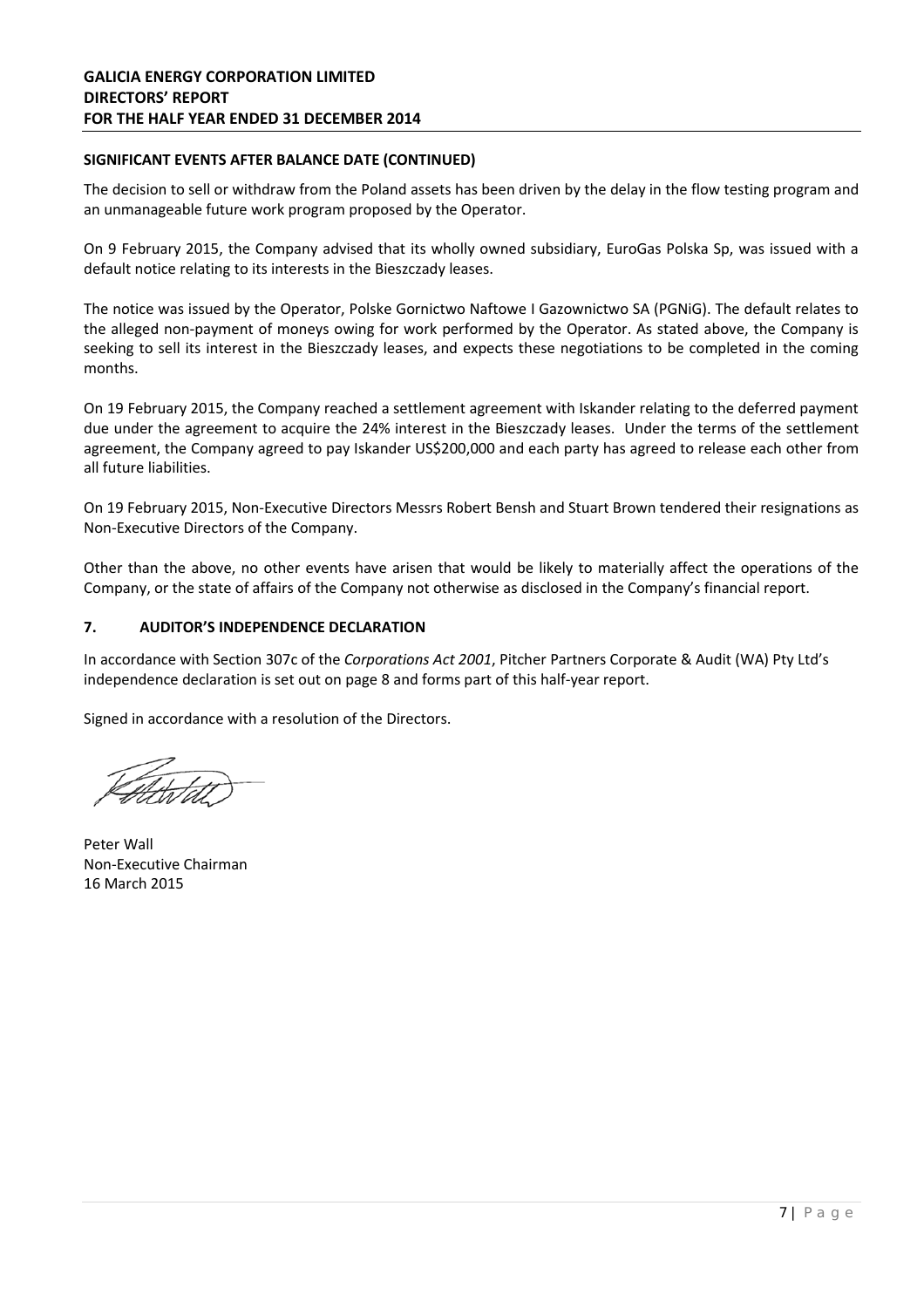

Pitcher Partners is an association of Independent firms Melbourne | Sydney | Perth | Adelaide | Brisbane | Newcastle

## **AUDITOR'S INDEPENDENCE DECLARATION**

## **To the Directors of Galicia Energy Corporation Limited and its controlled entities**

In relation to the independent review for the half-year ended 31 December 2014, to the best of my knowledge and belief there have been:

(i) No contraventions of the auditor independence requirements of the *Corporations Act 2001*.

(ii) No contraventions of any applicable code of professional conduct.

Pitcher Pertners Corporate at Audit (wa) Pty Ltd

PITCHER PARTNERS CORPORATE & AUDIT (WA) PTY LTD

Sal Mulley

PAUL MULLIGAN Executive Director Perth, WA 16 March 2015

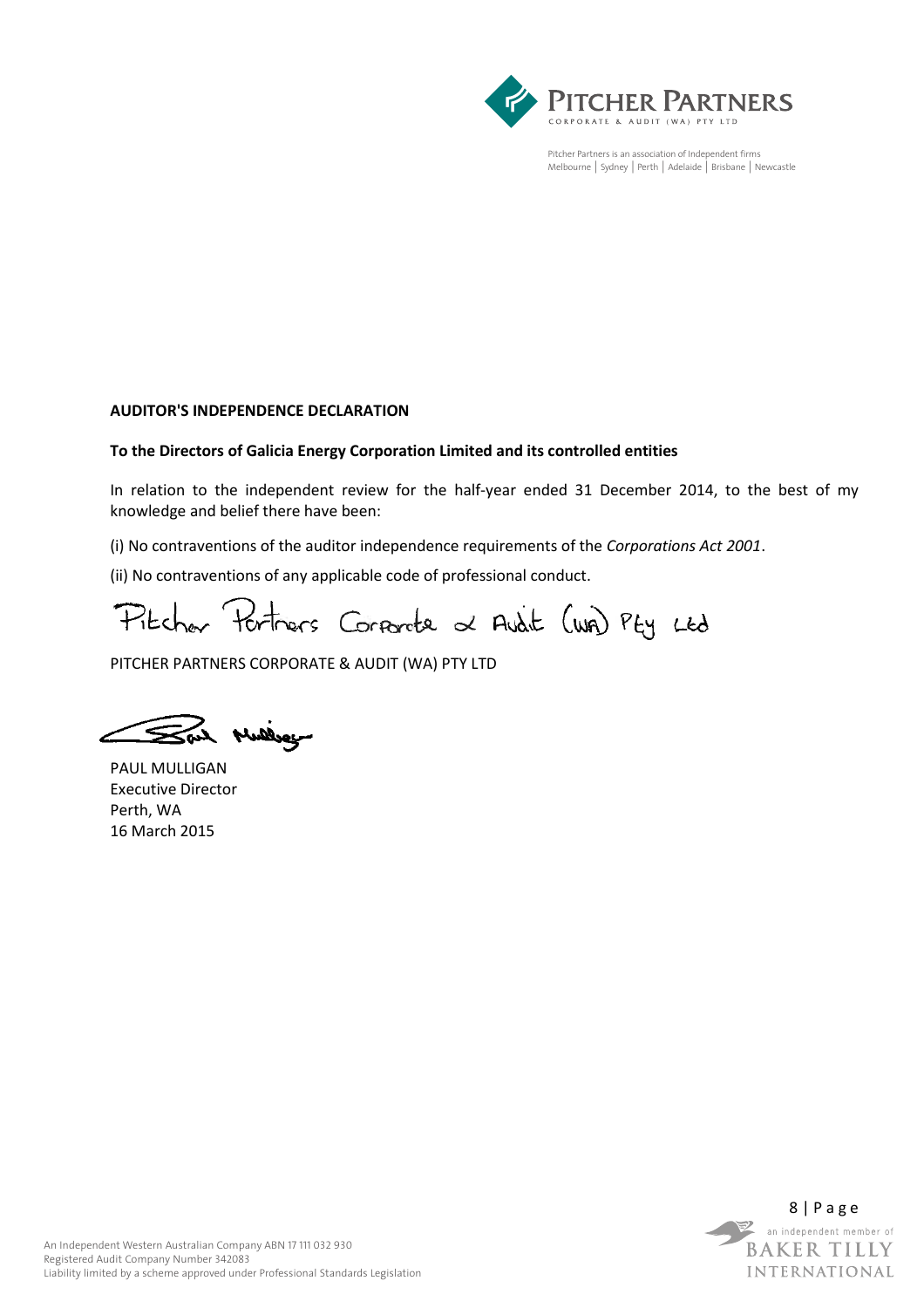## **GALICIA ENERGY CORPORATION LIMITED CONDENSED CONSOLIDATED STATEMENT OF COMPREHENSIVE INCOME FOR THE HALF YEAR ENDED 31 DECEMBER 2014**

|                                                                            | <b>Notes</b> | 31-Dec-14    | 31-Dec-13    |
|----------------------------------------------------------------------------|--------------|--------------|--------------|
|                                                                            |              | \$           | \$           |
| Revenue from continuing operations                                         |              | 15,171       | 159,441      |
| Employee benefits expenses                                                 |              | (144, 318)   | (147, 026)   |
| Administration & exploration expenses                                      |              | (1,381,623)  | (749, 489)   |
| Finance costs                                                              |              | (5, 484)     |              |
| Depreciation expense                                                       |              |              | (404)        |
| Share-based payments                                                       | 6            | (63, 354)    | (278,069)    |
| Foreign exchange (loss)/gain                                               |              | (137)        | (2,519)      |
| Loss from continuing operations before income tax                          |              | (1,579,745)  | (1,018,066)  |
| Income tax expense                                                         |              |              | (43, 414)    |
| Loss from continuing operations after income tax                           |              | (1,579,745)  | (1,061,480)  |
| Other comprehensive income / (loss)                                        |              |              |              |
| Items that may be reclassified subsequently to profit or loss              |              |              |              |
| Exchange difference on translation of foreign operations                   | 6            | 49,355       | (23, 675)    |
| Other comprehensive income / (loss) for the period, net of tax             |              | 49,355       | (23, 675)    |
| Total comprehensive loss for the period                                    |              | (1,530,390)  | (1,085,155)  |
|                                                                            |              | <b>Cents</b> | <b>Cents</b> |
| Loss per share attributable to the ordinary equity holders of the company: |              |              |              |
| Basic loss per share - cent per share                                      |              | (0.95)       | (1.06)       |
| Diluted loss per share - cent per share                                    |              | (0.95)       | (1.06)       |

The above condensed consolidated statement of comprehensive income should be read in conjunction with the accompanying notes.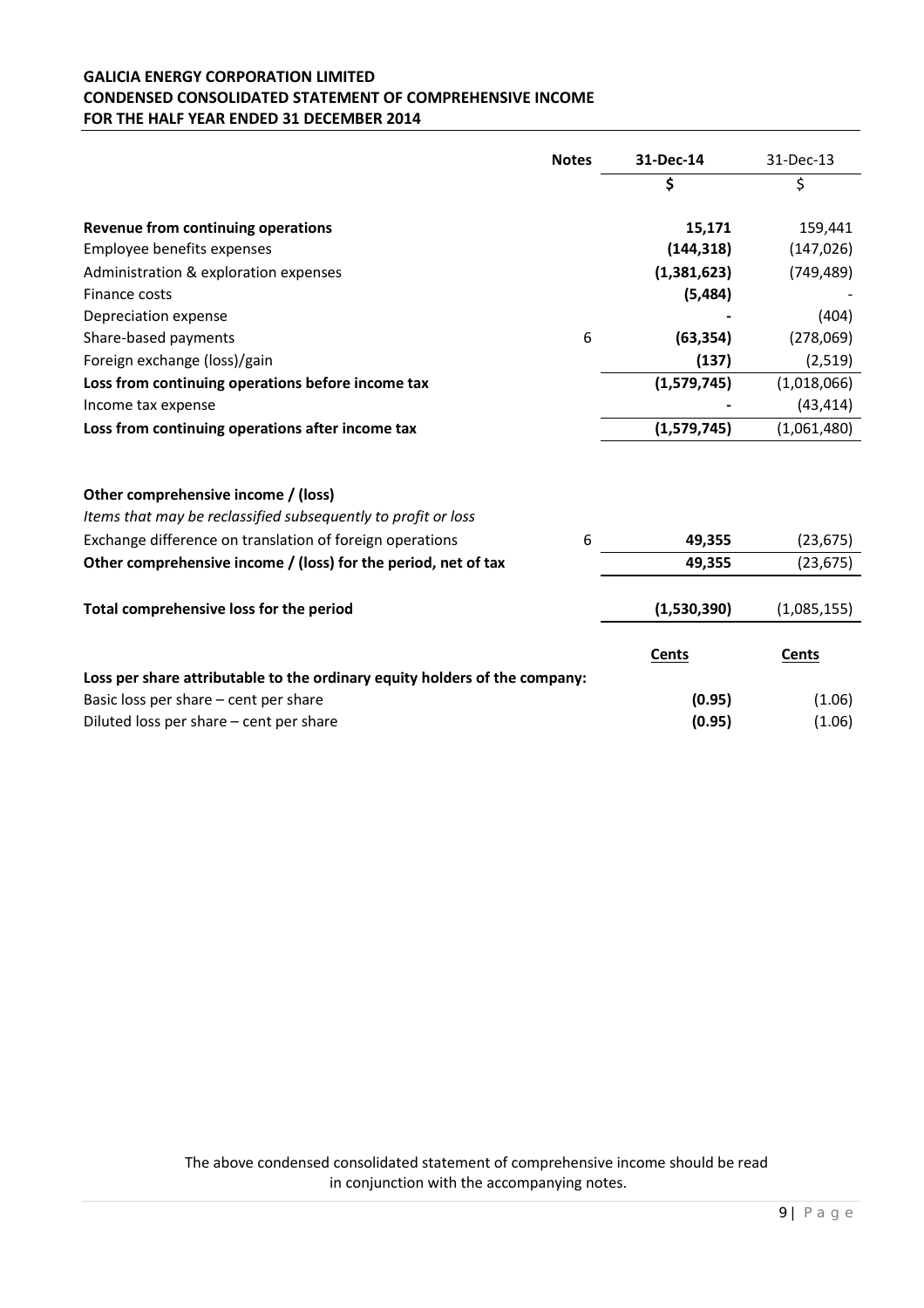## **GALICIA ENERGY CORPORATION LIMITED CONDENSED CONSOLIDATED STATEMENT OF FINANCIAL POSITION AS AT 31 DECEMBER 2014**

|                                  | <b>Notes</b> | 31-Dec-14    | 30-Jun-14      |
|----------------------------------|--------------|--------------|----------------|
|                                  |              | \$           | \$             |
| <b>Current Assets</b>            |              |              |                |
|                                  |              |              |                |
| Cash & cash equivalents          |              | 858,138      | 3,037,288      |
| Trade & other receivables        |              | 427,985      | 201,615        |
| <b>Total Current Assets</b>      |              | 1,286,123    | 3,238,903      |
| <b>Non-Current Assets</b>        |              |              |                |
| Other assets                     |              |              | 9,986          |
| Plant & equipment                |              | 452,543      | 96,403         |
| Exploration & evaluation costs   | 4            | 12,276,306   | 10,806,987     |
| <b>Total Non-Current Assets</b>  |              | 12,728,849   | 10,913,376     |
| <b>TOTAL ASSETS</b>              |              | 14,014,972   | 14,152,279     |
|                                  |              |              |                |
| <b>Current Liabilities</b>       |              |              |                |
| Trade & other payables           |              | 1,021,028    | 644,937        |
| Provisions                       |              | 244,052      | 10,367         |
| <b>Total Current Liabilities</b> |              | 1,265,080    | 655,304        |
| <b>TOTAL LIABILITIES</b>         |              | 1,265,080    | 655,304        |
| <b>NET ASSETS</b>                |              | 12,749,892   | 13,496,975     |
|                                  |              |              |                |
| <b>Equity</b>                    |              |              |                |
| Contributed equity               | 5            | 26,239,970   | 25,520,017     |
| Reserves                         | 6            | 338,355      | 225,646        |
| <b>Accumulated losses</b>        |              | (13,828,433) | (12, 248, 688) |
| <b>TOTAL EQUITY</b>              |              | 12,749,892   | 13,496,975     |

The above condensed consolidated statement of financial position should be read in conjunction with the accompanying notes.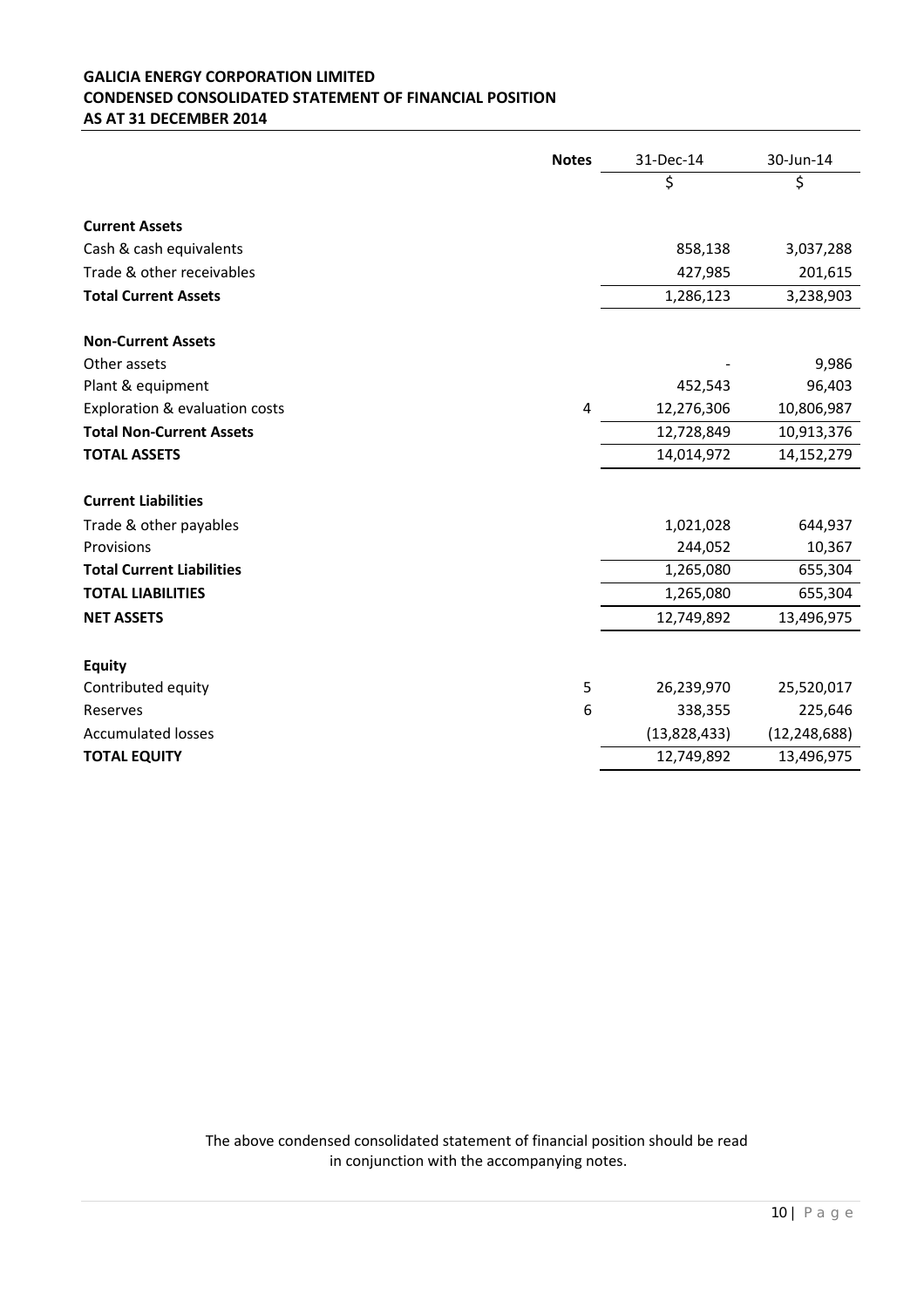## **GALICIA ENERGY CORPORATION LIMITED CONDENSED CONSOLIDATED STATEMENT OF CHANGES IN EQUITY FOR THE HALF YEAR ENDED 31 DECEMBER 2014**

|                                                       | Contributed<br><b>Equity</b> | Option<br>Premium<br><b>Reserve</b> | <b>Equity-based</b><br>Payment<br>Reserve | <b>Foreign Currency</b><br><b>Translation</b><br><b>Reserve</b> | <b>Accumulated</b><br><b>Losses</b> | <b>Total Equity</b> |
|-------------------------------------------------------|------------------------------|-------------------------------------|-------------------------------------------|-----------------------------------------------------------------|-------------------------------------|---------------------|
|                                                       | \$                           | \$                                  | \$                                        | \$                                                              | \$                                  | \$                  |
| At 1 July 2014                                        | 25,520,017                   | 57,935                              | 372,760                                   | (205, 049)                                                      | (12, 248, 688)                      | 13,496,975          |
| <b>Comprehensive income:</b>                          |                              |                                     |                                           |                                                                 |                                     |                     |
| Loss for the year                                     |                              |                                     |                                           |                                                                 | (1,579,745)                         | (1,579,745)         |
| Other comprehensive income                            |                              |                                     |                                           | 49,355                                                          |                                     | 49,355              |
| Total comprehensive loss for the period               |                              | $\overline{a}$                      | $\sim$                                    | 49,355                                                          | (1,579,745)                         | (1,530,390)         |
| Transactions with owners in their capacity as owners: |                              |                                     |                                           |                                                                 |                                     |                     |
| Issue of share capital                                | 843,553                      |                                     |                                           |                                                                 |                                     | 843,553             |
| Capital raising costs                                 | (123,600)                    |                                     |                                           |                                                                 |                                     | (123,600)           |
| Equity-based payments                                 |                              |                                     | 63,354                                    |                                                                 |                                     | 63,354              |
| At 31 December 2014                                   | 26,239,970                   | 57,935                              | 436,114                                   | (155, 694)                                                      | (13,828,433)                        | 12,749,892          |
|                                                       |                              |                                     |                                           |                                                                 |                                     |                     |
| At 1 July 2013                                        | 11,058,427                   | 1,000                               |                                           |                                                                 | (9,786,032)                         | 1,273,395           |
| <b>Comprehensive income:</b>                          |                              |                                     |                                           |                                                                 |                                     |                     |
| Loss for the year                                     |                              |                                     |                                           |                                                                 | (1,061,480)                         | (1,061,480)         |
| Other comprehensive loss                              |                              |                                     | $\overline{\phantom{a}}$                  | (23, 675)                                                       |                                     | (23, 675)           |
| Total comprehensive loss for the period               |                              | $\overline{a}$                      |                                           | (23, 675)                                                       | (1,061,480)                         | (1,085,155)         |
| Transactions with owners in their capacity as owners: |                              |                                     |                                           |                                                                 |                                     |                     |
| Issue of share capital                                | 11,223,900                   |                                     |                                           |                                                                 |                                     | 11,223,900          |
| Capital raising costs                                 | (421, 431)                   |                                     |                                           |                                                                 |                                     | (421, 431)          |
| Equity-based payments                                 |                              |                                     | 278,069                                   |                                                                 |                                     | 278,069             |
| At 31 December 2013                                   | 21,860,896                   | 1,000                               | 278,069                                   | (23, 675)                                                       | (10, 847, 512)                      | 11,268,778          |

The above condensed consolidated statement of changes in equity should be read in conjunction with the accompanying notes.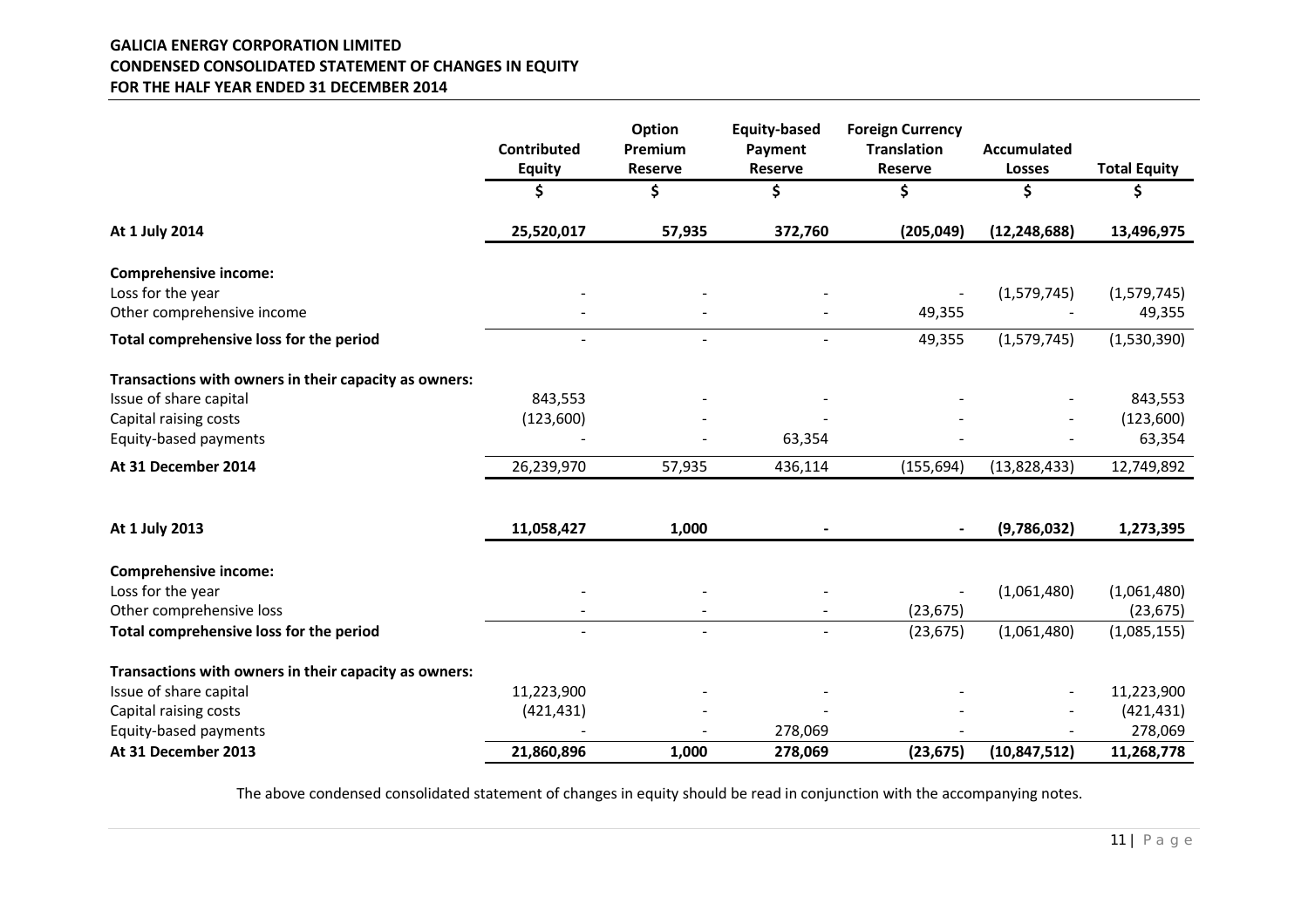# **GALICIA ENERGY CORPORATION LIMITED CONDENSED CONSOLIDATED STATEMENT OF CASH FLOWS FOR THE HALF YEAR ENDED 31 DECEMBER 2014**

|                                                          | 31-Dec-14     | 31-Dec-13   |
|----------------------------------------------------------|---------------|-------------|
|                                                          | \$            | \$          |
| Cash flows used in operating activities                  |               |             |
| Payment to suppliers & employees                         | (1,053,223)   | (841,990)   |
| Interest received                                        | 15,171        | 12,632      |
| Net cash flows used in operating activities              | (1,038,052)   | (829, 358)  |
| Cash flows used in investing activities                  |               |             |
| Payment for acquisition costs of project                 | (833,500)     | (873, 789)  |
| Payment for exploration & evaluation costs               | (835, 690)    | (502, 407)  |
| Cash advance to other parties                            |               | (110, 672)  |
| Net cash flows used in investing activities              | (1,669,190)   | (1,486,867) |
| <b>Cash flows from financing activities</b>              |               |             |
| Proceeds from issue of securities                        | 602,474       | 3,213,900   |
| Proceeds from unissued securities                        |               | 299,153     |
| Security issue transaction costs                         | (123,600)     | (305, 563)  |
| Net cash flows provided by financing activities          | 478,874       | 3,207,490   |
|                                                          |               |             |
| Net (decrease) / increase in cash and cash equivalents   | (2, 228, 368) | 891,265     |
| Cash and cash equivalents at the beginning of the period | 3,037,288     | 839,726     |
| Effect of exchange rate fluctuations on cash held        | 49,218        | (26, 194)   |
| Cash and cash equivalents at the end of the period       | 858,138       | 1,704,797   |

The above condensed consolidated statement of cash flows should be read in conjunction with the accompanying notes.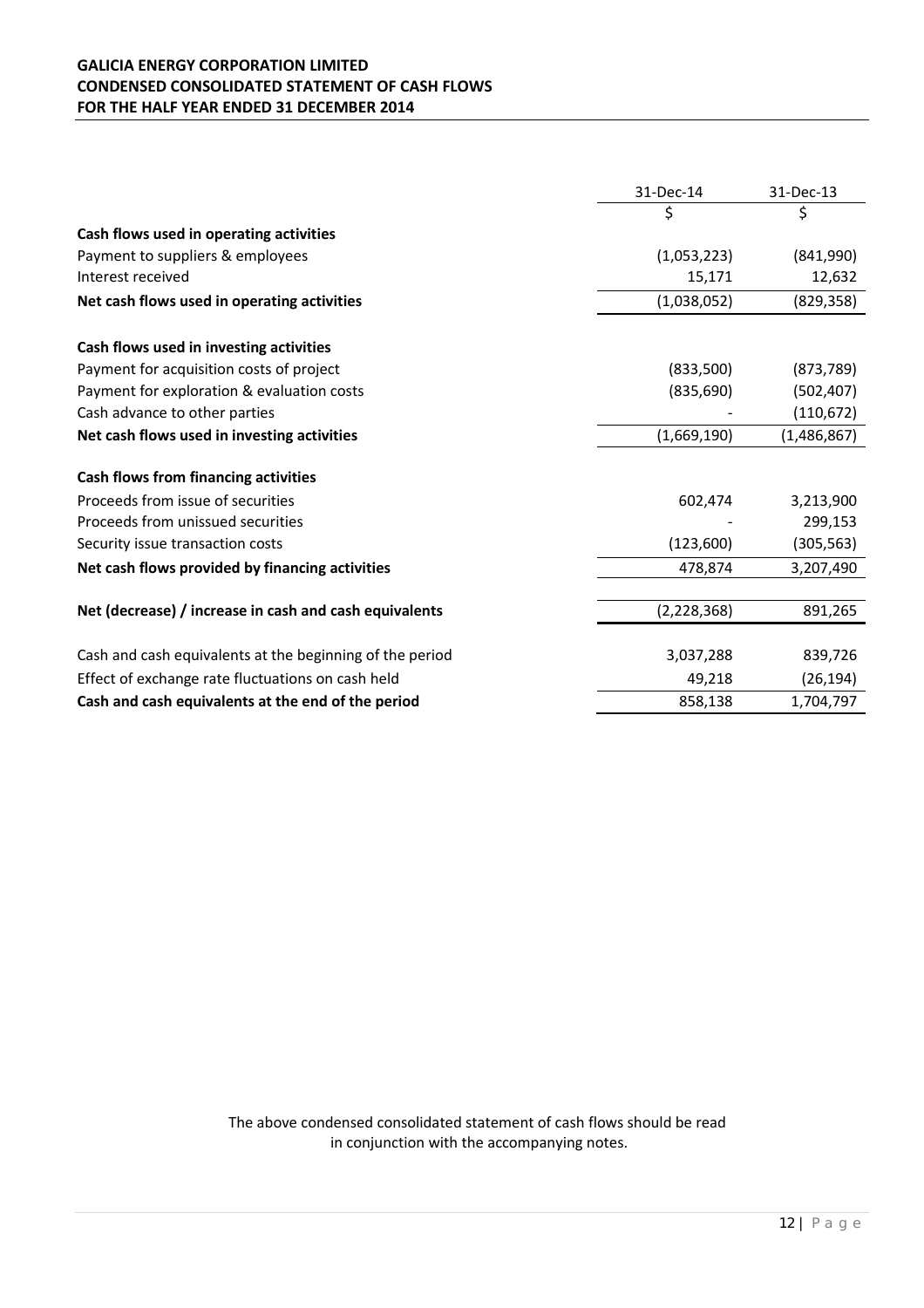## **1. CORPORATE INFORMATION**

Galicia Energy Corporation Limited (referred to as "Galicia" or the "Company") is a company limited by shares incorporated in Australia whose shares are publicly traded on the Australian Securities Exchange ("ASX"). The address of its registered office and principal place of business are disclosed in the Corporate Directory. The condensed consolidated interim financial report covers the period from 1 July 2014 to 31 December 2014 (the "Period") and comprises the Company and its subsidiaries (referred to as the "Consolidated Entity" or the "Group"). The Group is primarily involved in oil and gas exploration and development within the world class oil and gas provinces of the Ukraine and Eastern Europe.

## **2. BASIS OF PREPARATION AND ACCOUNTING POLICIES**

## **Basis of compliance**

This half-year financial report of the Group has been prepared in accordance with AASB 134 *Interim Financial Reporting* and the *Corporations Act 2001*. Compliance with AASB 134 ensures compliance with International Financial Standard IAS 34 *Interim Financial Reporting*.

The half-year financial report does not include all notes of the type normally included within the annual financial report.

It is recommended that the half-year financial report be read in conjunction with the annual financial statements for the year ended 30 June 2014 and considered together with any public announcements made by the Group during the Period and up to the date of this report in accordance with the continuous disclosure obligations of the *Corporations Act 2001*.

The half year financial report of Galicia Energy Corporation Limited was authorised for issue in accordance with a resolution of the Directors on 16 March 2015.

#### **Summary of Significant Accounting Policies**

The significant accounting policies adopted in the preparation of the historical financial information included in this report have been set out below.

## **(a) Basis of preparation**

These half-year financial statements have been prepared on the basis of historical cost. Cost is based on the fair values of consideration given in exchange for assets. All amounts are presented in Australian dollars.

The accounting policies and methods of computation adopted in the preparation of this financial report for the Period under review are consistent with those adopted in the annual financial statements for the year ended 30 June 2014, and corresponding interim reporting period, unless otherwise stated.

## **New, revised or amending Accounting Standards and Interpretations adopted**

The consolidated entity has adopted all of the new, revised or amending Accounting Standards and Interpretations issued by the Australian Accounting Standards Board ('AASB') that are mandatory for the current reporting period.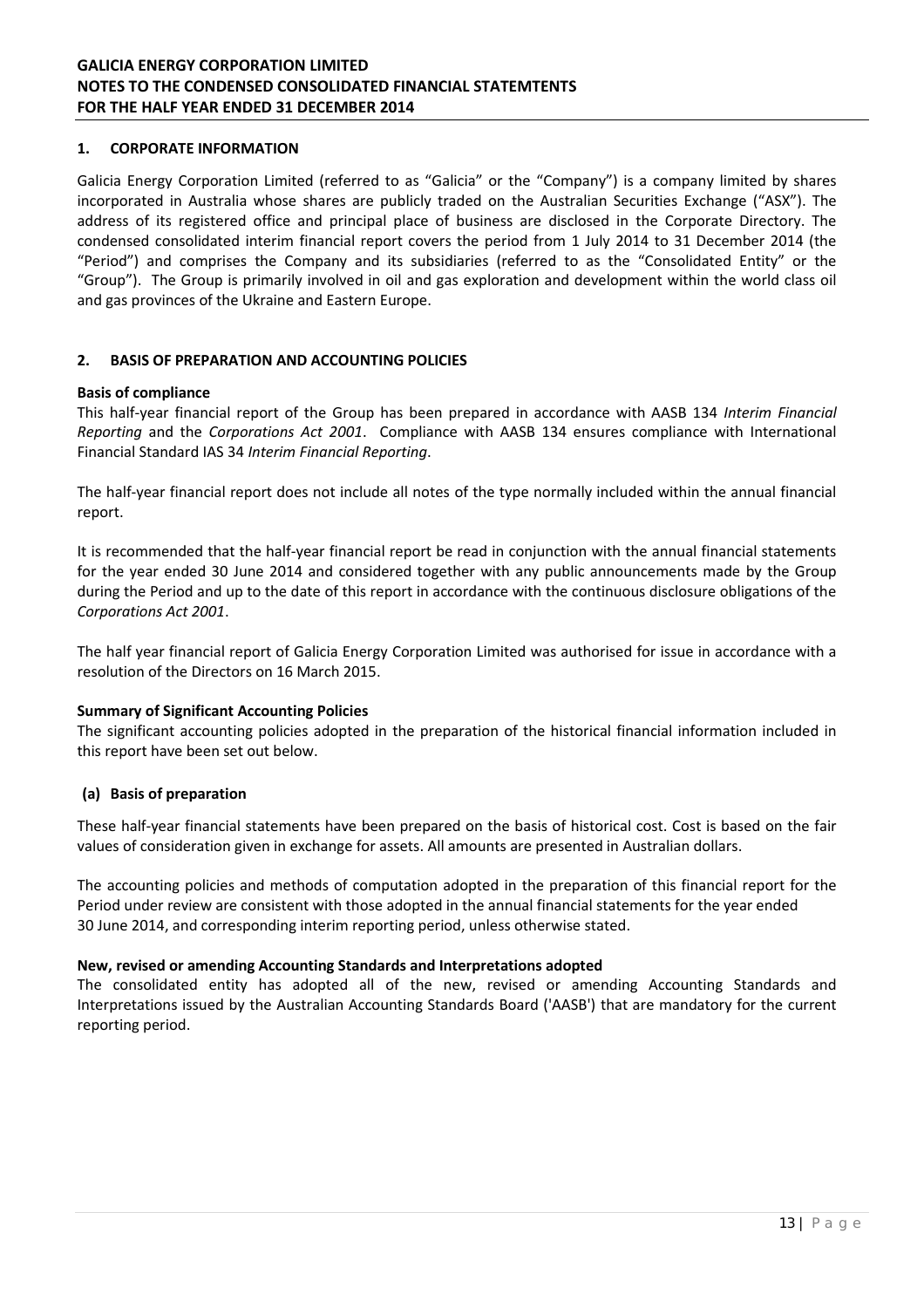## **2. BASIS OF PREPARATION AND ACCOUNTING POLICIES (CONTINUED)**

Any new, revised or amending Accounting Standards or Interpretations that are not yet mandatory have not been early adopted by the consolidated entity.

## **(b) Going concern**

The interim condensed consolidated financial statements have been prepared on a going concern basis which contemplates the continuity of normal business activities and the realisation of assets and the settlement of liabilities in the normal course of business.

The Group has incurred a net loss after tax for the half-year ended 31 December 2014 of \$1,579,745 (31 December 2013: \$1,061,480 loss), and a net cash outflow from operations of \$1,038,052 (31 December 2013: \$829,358). As at 31 December 2014 the Group had net assets of \$12,749,892 (30 June 2014: \$13,496,975).

The Group's ability to continue as a going concern and pay its debts as and when they fall due is dependent upon the Group raising additional capital via any means available to it inclusive of, but not limited to, placements, option conversions, rights issues, or joint venture arrangement in a timely manner in order to fund the ongoing exploration and operation activities.

Subsequent to the end of the reporting period, the Company completed a pro-rata renounceable Rights Issue offering eligible shareholders the opportunity to acquire additional fully paid ordinary shares in the capital of the Company on the basis of two fully paid ordinary shares in the capital of the Company for every one Share held to raise approximately \$2,075,928 (before costs). On 20 February, the Company successfully raised \$303,266 through the issue of 60,653,206 fully paid ordinary shares pursuant to the Rights Issue, and plans to place the remaining shortfall of 354,532,450 shares to raise additional funds as soon as practicable.

The Directors have reviewed the business outlook and cash flow forecasts after taking into account the above matters and are of the opinion that the use of the going concern basis of accounting is appropriate as the Directors believe the Group will achieve the matters set out above and be able to pay its debts as and when they fall due.

The interim condensed consolidated financial statements are normally prepared on the assumption that the Group is a going concern and will continue in operation for the foreseeable future. Hence it is assumed that the Group has neither the intention nor the need to liquidate or curtail materially the scale of its operations; if such an intention or need exists, the interim condensed consolidated financial statements may have to be prepared on a different basis and, if so, the basis used will be disclosed.

# **(c) Asset acquisition**

When an asset acquisition does not constitute a business combination, the assets and liabilities are assigned a carrying amount based on their fair values in an asset purchase transaction and no deferred tax will arise in relation to the acquired assets and assumed liabilities, as the initial recognition exemption for deferred tax under AASB 112 *Income Taxes* applies. No goodwill will arise on the acquisition.

## **(d) Exploration and evaluation costs**

Exploration and evaluation costs in relation to each separate area of interest are recognised as an exploration and evaluation asset in the year in which they are incurred where the following conditions are satisfied:

- (i) the rights to tenure of the area of interest are current; and
- (ii) at least one of the following conditions is also met:
	- the exploration and evaluation costs are expected to be recouped through successful development and exploration of the area of interest, or alternatively, by its sale: or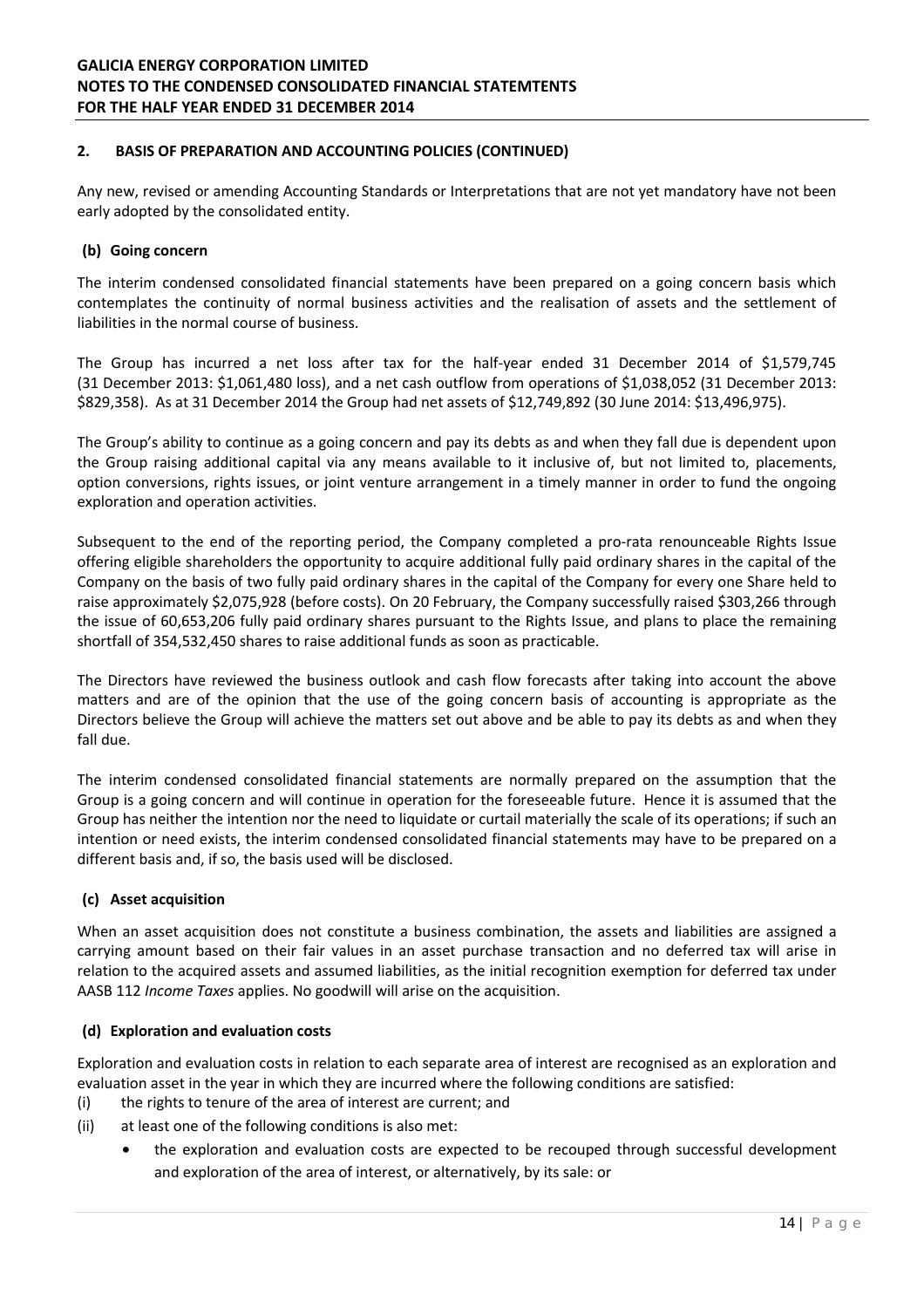## **GALICIA ENERGY CORPORATION LIMITED NOTES TO THE CONDENSED CONSOLIDATED FINANCIAL STATEMTENTS FOR THE HALF YEAR ENDED 31 DECEMBER 2014**

## **BASIS OF PREPARATION AND ACCOUNTING POLICIES (CONTINUED)**

• exploration and evaluation activities in the area of interest have not, at the reporting date, reached a stage which permits a reasonable assessment of the existence or otherwise of economically recoverable reserves, and active and significant operations in, or in relation to, the area of interest are continuing.

Exploration and evaluation assets are initially measured at cost and include acquisition of rights to explore, studies, exploration drilling, trenching and sampling and associated activities. General and administrative costs are only included in the measurement of exploration and evaluation costs where they relate directly to operational activities in a particular area of interest.

When a decision to proceed to development is made the exploration and evaluation costs capitalised to that area are transferred to mine development within property, plant and equipment. All costs subsequently incurred to develop a mine prior to the start of mining operations within the area of interest are capitalised.

## **(e) Foreign currency translation**

## *(i) Functional and presentation currency*

These consolidated financial statements are presented in Australian dollars. The functional and presentation currency of the Company is Australian dollars. The functional currency of the subsidiaries are Euro (EUR) and Ukraine Hryvnia (UAH).

#### *(ii) Transactions and balances*

Foreign currency transactions are translated into the functional currency using the exchange rates prevailing at the dates of the transactions. Foreign exchange gains and losses resulting from the settlement of such transactions and from the translation at year end exchange rates of monetary assets and liabilities denominated in foreign currencies are recognised in profit or loss, except when they are deferred in equity as qualifying cash flow hedges and qualifying net investment hedges or are attributable to part of the net investments in a foreign operation.

Foreign exchange gains and losses that relate to borrowings are presented in the Consolidated Statement of Comprehensive Income, within finance costs. All other foreign exchange gains and losses are presented in the Consolidated Statement of Comprehensive Income on a net basis within other income or other expenses.

#### *(iii) Group companies*

The results and financial position of foreign operations (none of which has the currency of a hyperinflationary economy) that have a functional currency different from the presentation currency are translated into the presentation currency as follows:

- Assets and liabilities for each balance sheet presented are translated at the closing rate at the date of that balance sheet,
- Income and expenses for each income statement and statements of comprehensive income are translated at average exchange rates (unless this is not a reasonable approximation of the cumulative effect of the rates prevailing on the transaction dates, in which case income and expenses are translated at the dates of the transactions), and
	- All resulting exchange differences are recognised in other comprehensive income.

On consolidation, exchange differences arising from the translation of any net investment in foreign entities, and of borrowings and other financial instruments designated as hedges of such investments, are recognised in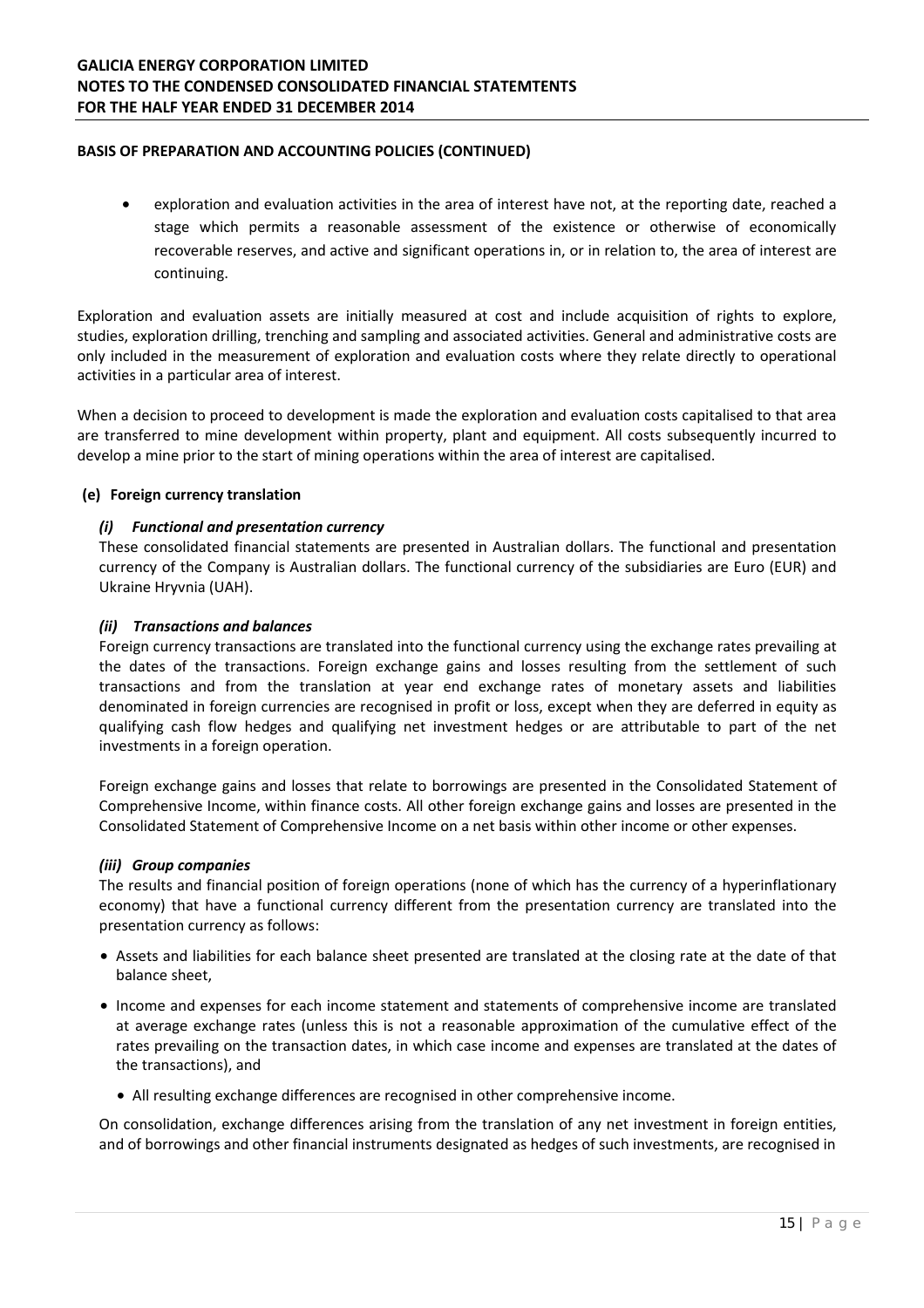## **BASIS OF PREPARATION AND ACCOUNTING POLICIES (CONTINUED)**

other comprehensive income. When a foreign operation is sold or any borrowings forming part of the net investment are repaid, the associated exchange differences are reclassified to profit or loss, as part of the gain or loss on sale.

## **(f) Accounting Standards issued but not yet effective**

The AASB has issued new standards, amendments and interpretations to existing standards which have been published but are not yet effective, and have not yet been adopted early by the Company. The new standards, amendments and interpretations that may be relevant to the Company's financial statements are provided below.

| Standard/Interpretation                                         | <b>Effective for annual</b><br>reporting periods<br>beginning on or after |
|-----------------------------------------------------------------|---------------------------------------------------------------------------|
| <b>AASB 9 Financial Instruments</b>                             | 1 January 2017                                                            |
| AASB 9 introduces new requirements for the                      |                                                                           |
| classification and measurement of financial assets              |                                                                           |
| and liabilities. These requirements improve and                 |                                                                           |
| simplify the approach for classification and                    |                                                                           |
| measurement of financial assets                                 |                                                                           |
| <b>AASB 15 Revenue from Contracts with Customers</b>            | 1 January 2017                                                            |
| AASB <sub>15</sub>                                              |                                                                           |
| - establishes a new revenue recognition model                   |                                                                           |
| - changes the basis for deciding whether revenue is             |                                                                           |
| to be recognised over time or at a point in time                |                                                                           |
| - provides new and more detailed guidance on<br>specific topics |                                                                           |
| - expands and improves disclosures about revenue                |                                                                           |

It has been determined by the Group that there is no impact, material or otherwise, of the new and revised standards and interpretations issued by the AASB that are relevant to its operations, therefore, no changes are necessary to the Group accounting policy.

## **3. OPERATING SEGMENTS**

AASB 8 *Operating Segments* requires operating segments to be identified on the basis of internal reports about components of the Company that are regularly reviewed by the chief operating decision maker in order to allocate resources to the segment and to assess its performance.

The Group now operates as one business segment, being an oil and gas exploration and development company focussed on advancing highly prospective assets within the world class oil and gas provinces of the Ukraine and Eastern Europe.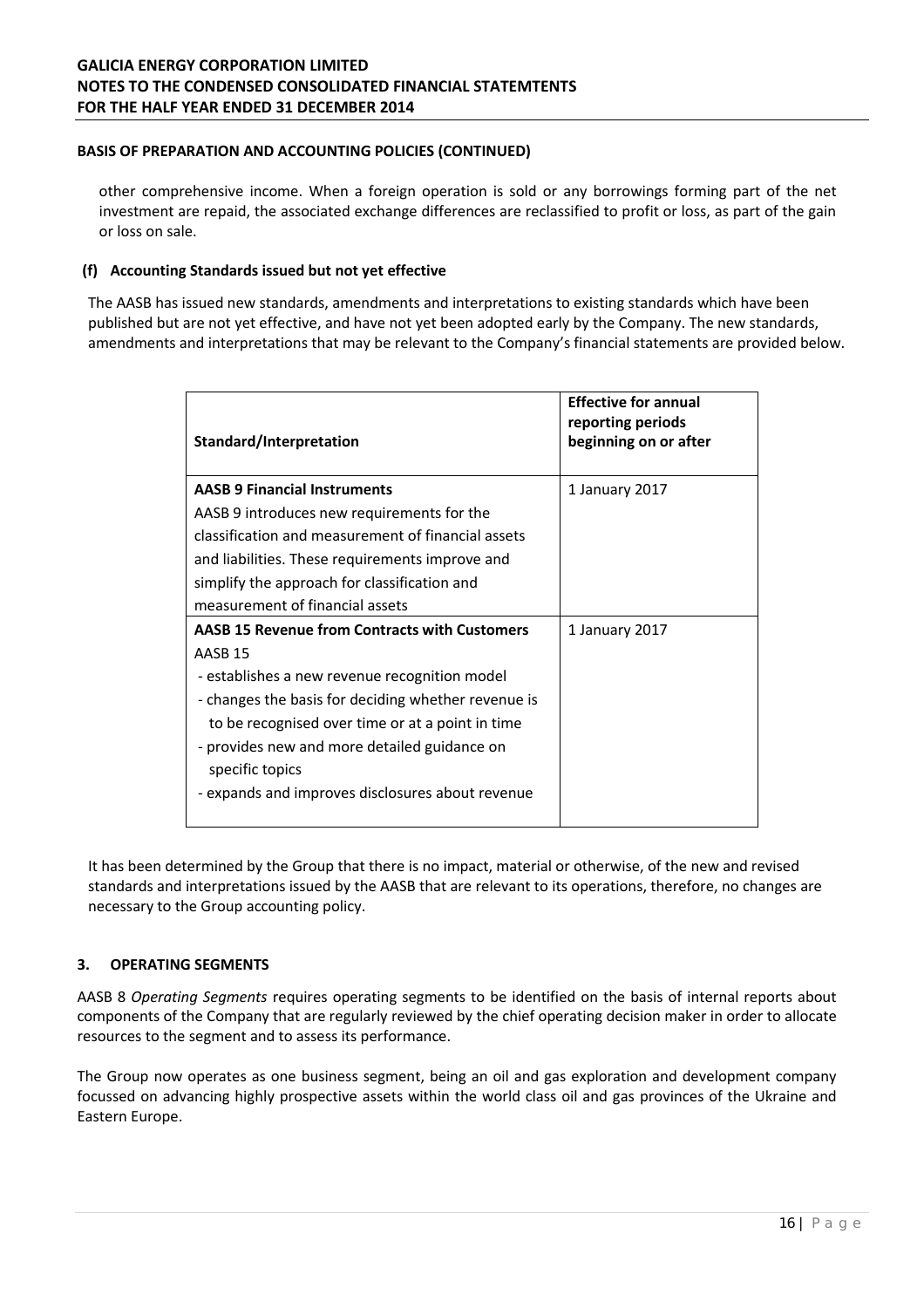# **GALICIA ENERGY CORPORATION LIMITED NOTES TO THE CONDENSED CONSOLIDATED FINANCIAL STATEMTENTS FOR THE HALF YEAR ENDED 31 DECEMBER 2014**

#### **4. EXPLORATION & EVALUATION COSTS**

|                                                        | 31-Dec-14  | 30-Jun-14  |
|--------------------------------------------------------|------------|------------|
|                                                        | Ş          | \$         |
| Carrying amount of exploration and evaluation<br>costs | 12,276,306 | 10,806,987 |
|                                                        |            |            |
| <b>Movement reconciliation</b>                         |            | 31-Dec-14  |
| Balance at the beginning of the period                 |            | 10,806,987 |
| Acquisition (i)                                        |            | 1,177,127  |
| Additions                                              |            | 292,192    |
| Balance at the end of the period                       |            | 12,276,306 |

## *Acquisition of Biesczczady Project Poland*

During the period Galicia, through its 100% owned subsidiary Eastford Investments, acquired 100% of the issued capital of Eurogas Polska which held a 24% interest Joint Operating Agreement (JOA) for the Bieszczady Project in Poland. The Company paid US\$200,000 in June 2014, and a further US\$500,000 paid on Settlement in early July. Subsequent to the end of the period, the remaining US\$300,000 payable was reduced to US\$200,000, following the Company's decision to withdraw from the Poland assets.

## **5. CONTRIBUTED EQUITY**

|                                     | 31-Dec-14  |             | 30-Jun-14   |                    |
|-------------------------------------|------------|-------------|-------------|--------------------|
|                                     |            | No.         |             | No.                |
| Ordinary shares                     | 26,239,970 | 194,592,828 | 25,520,017  | 166,323,529        |
|                                     |            |             |             |                    |
|                                     |            |             |             |                    |
| <b>Movement in shares</b>           |            | Ś           | No.         | <b>Issue price</b> |
| Balance at 30 June 2014             |            | 25,520,017  | 166,323,529 |                    |
| Shares issued in private placements |            | 843,553     | 28,269,299  | .03                |
| (oversubscription)                  |            |             |             |                    |
| Share raising costs                 |            | (123,600)   |             |                    |
| <b>Balance at 31 December 2014</b>  |            | 26,239,970  | 194,592,828 |                    |

#### **6. RESERVES**

|                                      | 31-Dec-14  | 30-Jun-14  |
|--------------------------------------|------------|------------|
|                                      |            |            |
| Option reserves                      | 57,935     | 57,935     |
| Equity-based payment reserve         | 436,114    | 372,760    |
| Foreign currency translation reserve | (155, 694) | (205, 049) |
|                                      | 338,355    | 225,646    |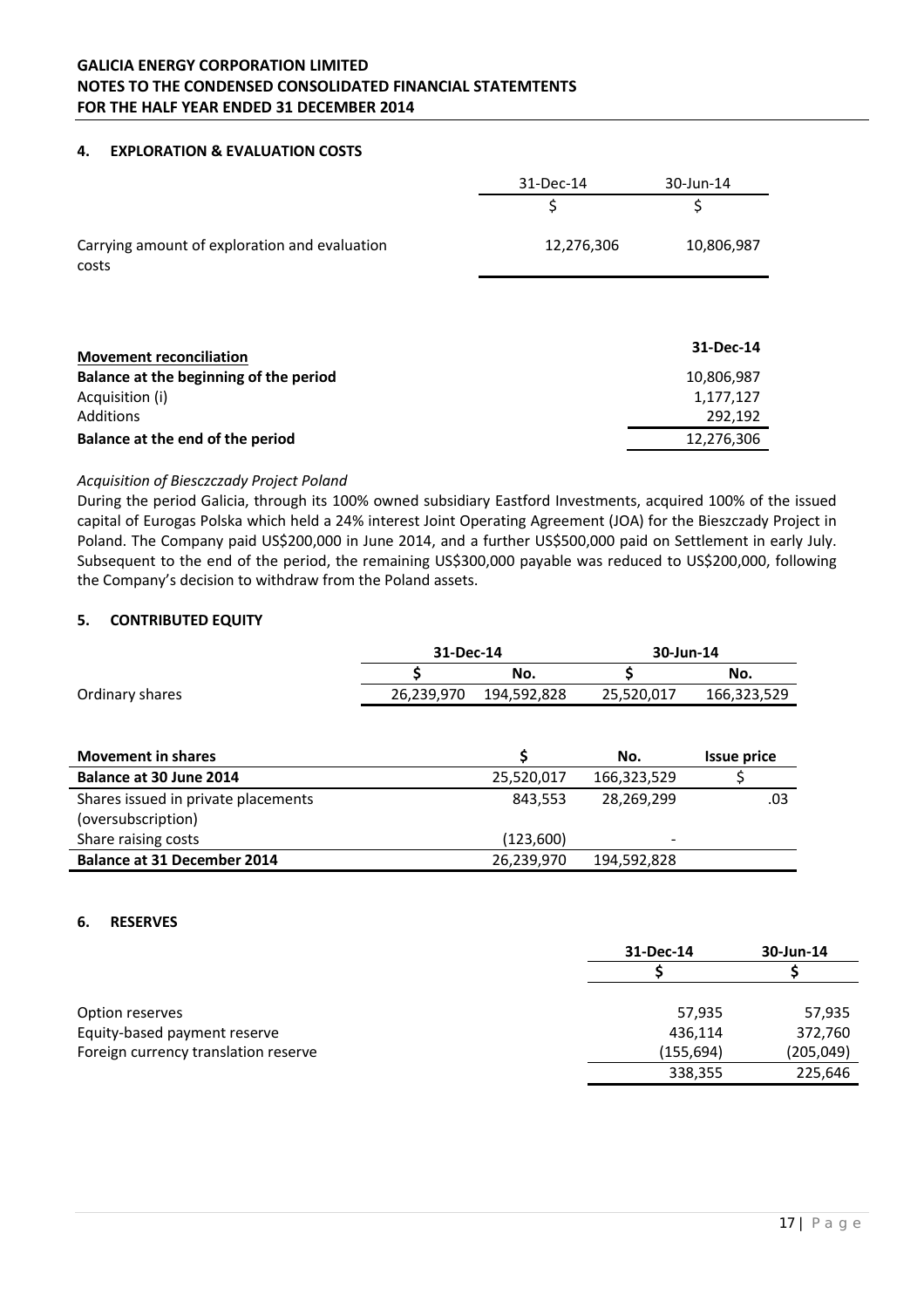## **RESERVES (CONTINUED)**

|                                                         | 31-Dec-14  |
|---------------------------------------------------------|------------|
| <b>Movement Reconciliation</b>                          | \$         |
| <b>Equity-based payment reserve</b>                     |            |
| Balance at the beginning of the period                  | 372,760    |
| Performance rights (i)                                  | 93,600     |
| Reversal of previous recognised performance rights      |            |
| due to termination                                      | (30,246)   |
| Balance at the end of the period                        | 436,114    |
|                                                         |            |
| Foreign currency translation reserve                    |            |
| Balance at the beginning of the period                  | (205, 049) |
| Effect of translation of foreign currency operations to |            |
| group presentation currency                             | 49,355     |
| Balance at the end of the period                        | (155, 694) |

#### **(i) PERFORMANCE RIGHTS:**

## **(a) Fair value of performance rights granted during the period**

The Company has a Performance Rights Plan ("PRP") in place to allow the Directors and employees to be granted performance rights (Performance Rights) to acquire Shares in the Company.

The reason for the adoption of a new PRP was due to taxation legislation changes made in Australia in late 2009. This new taxation treatment has significantly reduced the effectiveness of Options as an incentive for the Company's Directors and employees. Accordingly, the new PRP is structured that the Board awards Performance Rights which ultimately can vest into Shares, should circumstances permit.

A Performance Right does not have an exercise price and therefore allows a recipient, subject to satisfaction of the relevant vesting conditions and performance hurdles (as applicable), to benefit by their Performance Rights vesting into ordinary shares in the Company. The adoption of such an incentive mechanism which allows the grant of Performance Rights is a current trend among the Company's ASX listed industry peer group.

The objective of the PRP is to provide the Company with a remuneration mechanism, through the issue of securities in the capital of the Company, to motivate and reward the performance of the Directors and employees in achieving specified performance milestones within a specified performance period. The Board will ensure that the performance milestones attached to the securities issued pursuant to the PRP are aligned with the successful growth of the Company's business activities.

The Directors and employees of the Company have been, and will continue to be, instrumental in the growth of the Company. The Directors consider that the PRP is an appropriate method to:

- (a) reward Directors and employees for their past performance;
- (b) provide long term incentives for participation in the Company's future growth;
- (c) motivate Directors and generate loyalty from senior employees; and
- (d) assist to retain the services of valuable Directors and employees.

The PRP is used as part of the remuneration planning for executive and non-executive Directors and employees. The Corporate Governance Council Guidelines recommend that executive remuneration packages involve a balance between fixed and incentive pay reflecting short and long-term performance objectives appropriate to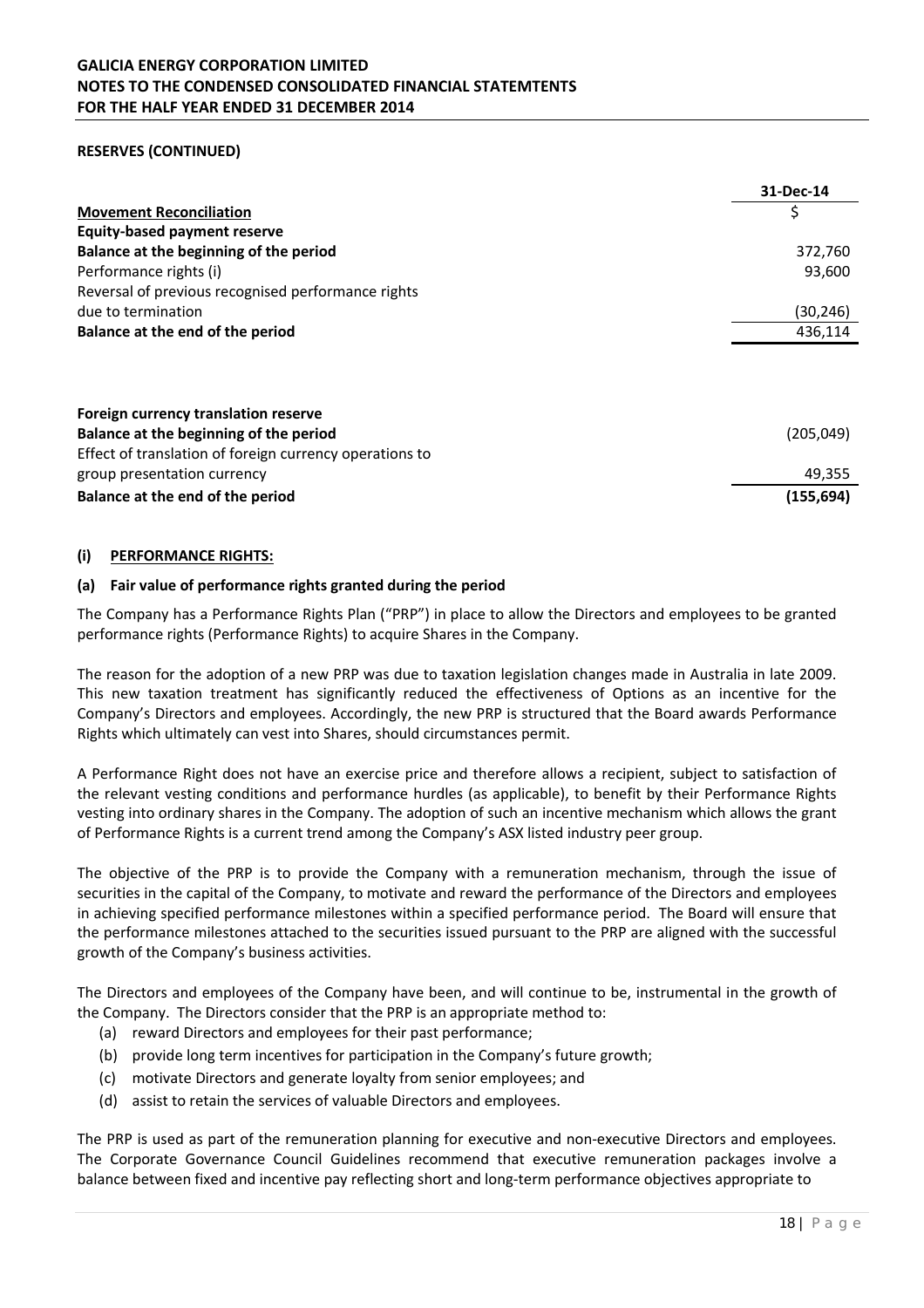## **RESERVES (CONTINUED)**

the Company' circumstances and goals. The Performance Rights are used as part of the remuneration planning for non-executive Directors. Although this is not in accordance with the recommendations contained in the Corporate Governance Council Guidelines, the Company considers that it is appropriate for non-executive Directors to be granted Performance Rights.

#### **Performance Rights – Managing Director and Non-Executive Chairman**

During the period the Company issued performance rights to the following Key Management Personnel:

• On 28 December 2014, the Company issued 3,000,000 performance rights to each of the Managing Director, Mr Doug Jendry, and Non-Executive Chairman, Peter Wall.

The Performance rights were issued as incentive to motivate and reward performance in achieving specified performance milestones within a specified performance period.

In order for the Performance Rights to vest as Shares one of the following Performance Milestones must be achieved within three years from the date the Board agreed to issue the Performance rights:

- 1. the Company executes a farm out agreement in relation to the Limnytska Licence;
- 2. the Company's 10 trading day volume weighted average share price as traded on ASX equals or exceeds six (6) cents; or
- 3. the Company enters into and completes a successful financing (debt, equity or hybrid) arrangement of more than \$10 million; (together, Vesting Conditions).

In addition, for each class of the Performance Rights, the Director must remain employed by the Company for a minimum of 12 months from the commencement date, otherwise they will immediately lapse.

The model inputs are shown in the tables below:

#### **Managing Director**

| <b>Vesting Conditions:</b>        |            |
|-----------------------------------|------------|
| Date of Grant                     | 28/12/2014 |
| Date of Expiry                    | 28/12/2017 |
| Years to Expiry                   |            |
| Number of Rights Granted          | 3,000,000  |
| <b>Total Fair Value of Rights</b> | 46.800     |

#### **Non-Executive Chairman**

| <b>Vesting Conditions:</b>        |            |
|-----------------------------------|------------|
| Date of Grant                     | 28/12/2014 |
| Date of Expiry                    | 28/12/2017 |
| Years to Expiry                   |            |
| Number of Rights Granted          | 3,000,000  |
| <b>Total Fair Value of Rights</b> | 46,800     |

Due to these vesting conditions being dependent on certain production milestones being achieved, the Company has estimated the probability of the milestones being met.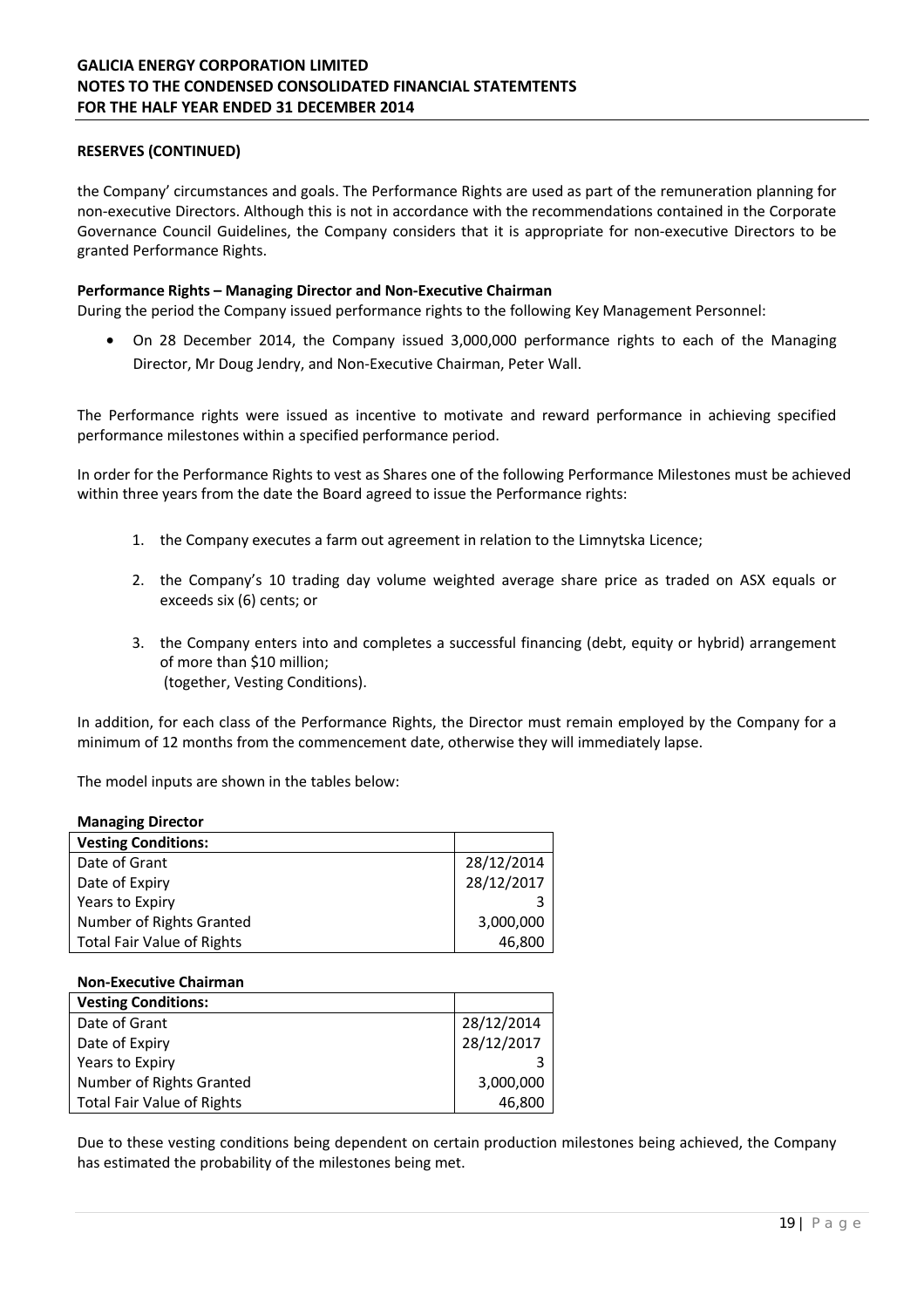## **RESERVES (CONTINUED)**

## **(b) Recognised equity-based payment expense**

The total expense recognised for Key Management Personnel under the PRP for the period are as follows:

|                                             | 31-Dec-14<br>Value<br>recognised<br>during period |  |
|---------------------------------------------|---------------------------------------------------|--|
|                                             |                                                   |  |
|                                             |                                                   |  |
|                                             |                                                   |  |
|                                             |                                                   |  |
| <b>Key Management Personnel</b>             |                                                   |  |
| Performance rights - Managing Director      | 46,800                                            |  |
| Performance rights - Non-Executive Director | 46,800                                            |  |
|                                             | 93,600                                            |  |
|                                             |                                                   |  |

## **7. RELATED PARTY DISCLOSURES**

## **(a) Equity interest of Galicia**

|                              | Country of<br>Incorporation | <b>Class of</b><br>shares | <b>Equity Interest</b><br>31-Dec-14 | <b>Equity Interest</b><br>30-Jun-14 |
|------------------------------|-----------------------------|---------------------------|-------------------------------------|-------------------------------------|
| <b>Name</b>                  |                             |                           |                                     |                                     |
|                              |                             |                           | %                                   | %                                   |
| Cossack Investments Pty Ltd  | Australia                   | Ordinary                  | 100                                 | 100                                 |
| Zinest Holdings Limited      | Cyprus                      | Ordinary                  | 100                                 | 100                                 |
| Geo Poshuk Ltd               | Ukraine                     | Ordinary                  | 100                                 | 100                                 |
| Eastford Investments Sp zo.o | Poland                      | Ordinary                  | 100                                 | $\overline{\phantom{a}}$            |
| Eurogas Polska Sp zo.o       | Poland                      | Ordinary                  | 100                                 | $\overline{\phantom{a}}$            |

### **(b) Transactions with related parties**

Transactions between related parties are on normal commercial terms and conditions no more favourable than those available to other parties unless otherwise state.

|                                                                                                                           | 31-Dec-14 | 31-Dec-13 |
|---------------------------------------------------------------------------------------------------------------------------|-----------|-----------|
|                                                                                                                           |           |           |
| <b>Steinepries Paganin Lawyers &amp; Consultants:</b>                                                                     |           |           |
| A firm which Director Peter Wall is a partner – Legal services                                                            | 17,718    | 124,703   |
| <b>Subsoil</b>                                                                                                            |           |           |
| A firm which Director Igor Soshinsky is a Director – Technical expertise,<br>Management and corporate compliance services | 332,733   | -         |

## **(c) Loans to related parties**

There were no loans to related parties during the Period.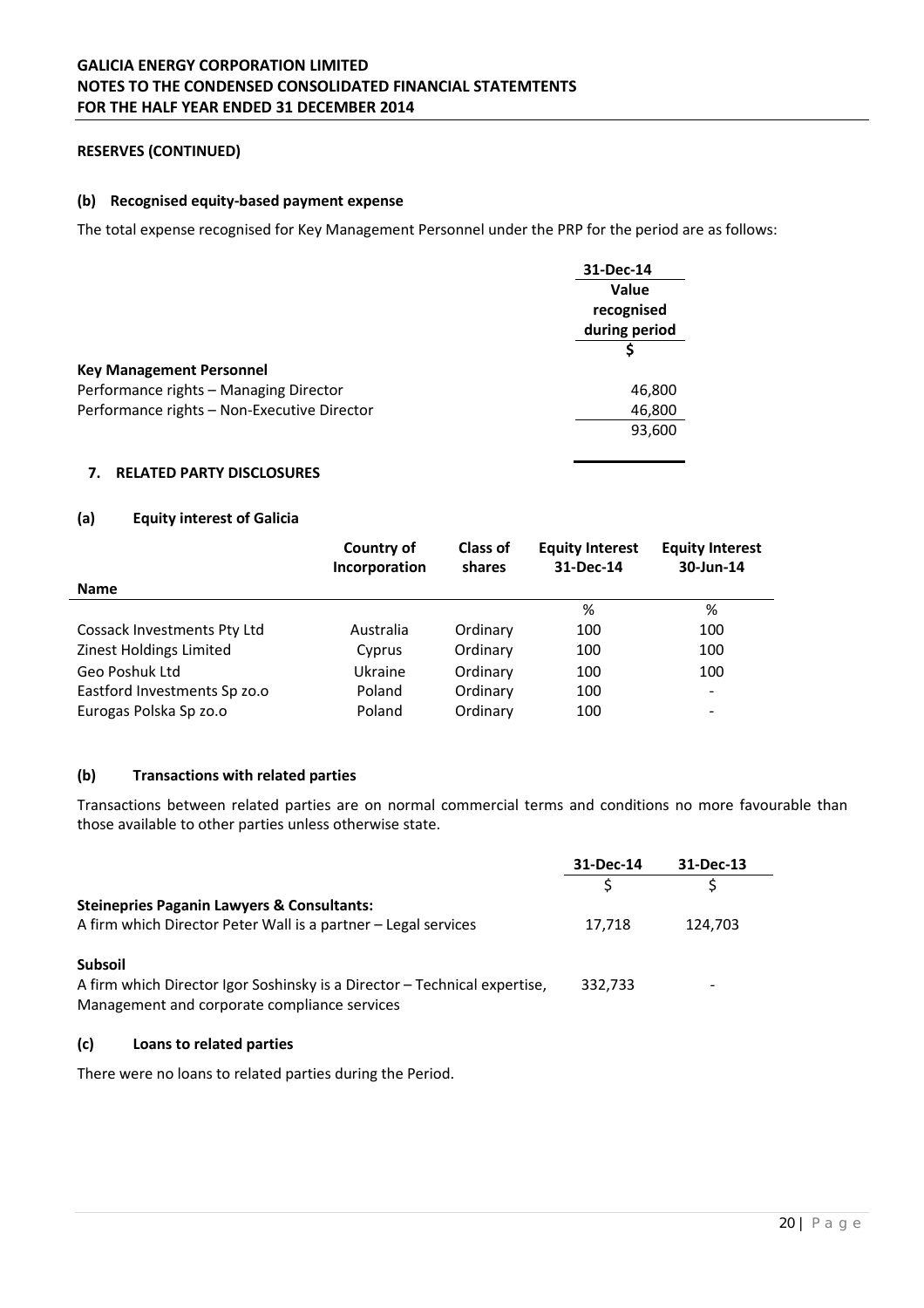## **8. COMMITMENTS**

During the period Galicia, under the terms of the SPA with Iskander for the acquisition of a 24% interest in the Bieszczady Project, the Company paid US\$200,000 in June 2014, and a further US\$500,000 paid on Settlement in early July 2014. Under the terms of the SPA, a final deferred payment of US\$300,000 was due prior to 31 December 2014. During the reporting period the Company paid its share of concession fees and mining usufruct in relation to its 24% interest in the Bieszczady Project totalling \$154,327.

Subsequent to the end of the period, on 19 February 2015, the Company reached a settlement agreement with Iskander relating to the deferred payment of US\$300,000. Under the terms of the settlement agreement, the Company agreed to pay Iskander US\$200,000 and each party has agreed to release each other from all future liabilities.

There are no other commitments, other than those that existed as at 30 June 2014 that the Group has entered into during the period under review.

## **9. CONTINGENT LIABILITIES AND CONTINGENT ASSETS**

There are no new contingencies, other than those that existed as at 30 June 2014 that the Group has entered into during the Period under review.

#### **10. DIVIDENDS**

No dividend has been paid during the Period and no dividend is recommended for the Period.

#### **11. ACQUISITION OF SUBSIDIARY**

During the financial year, the Company acquired 100% of the voting shares of Eastford Investments and Eurogas Polska. The cash consideration paid in relation to the acquisition totaled \$833,500. It is considered that the acquisition of Eastford Investments and Eurogas Polska is not a business combination, but rather an acquisition of assets.

The fair value of the identifiable assets and liabilities of Eastford Investments and Eurogas Polska as at the date of acquisition are:

|                                   | Recognised on |
|-----------------------------------|---------------|
|                                   | acquisition   |
|                                   |               |
| Cash and cash equivalents         | 26,861        |
| Trade and other receivables       | 43,325        |
| <b>Exploration assets</b>         | 1,177,127     |
| Trade and other payables          | (200, 613)    |
| Fair value of identifiable assets | 1,046,700     |
| Cost of the acquisition:          |               |
| Consideration paid                | 833,500       |
| Consideration payable             | 213,200       |
| Total                             | 1,046,700     |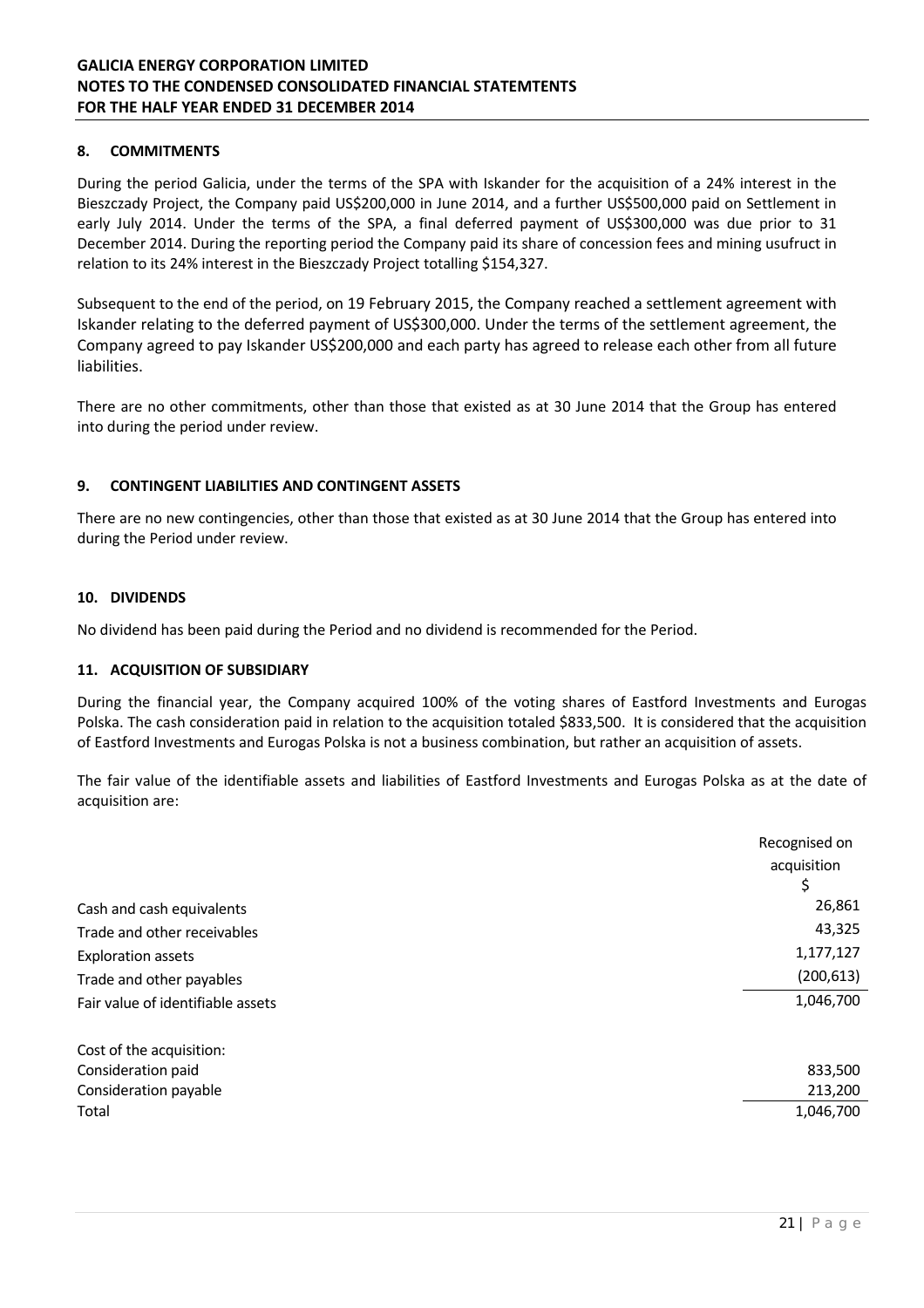## **12. EVENTS AFTER BALANCE SHEET DATE**

On 28 January 2015, the Company announced a pro-rata renounceable Rights Issue offering eligible shareholders the opportunity to acquire additional fully paid ordinary shares in the capital of the Company on the basis of two fully paid ordinary shares in the capital of the Company for every one Share held to raise approximately \$2,075,928 (before costs). The Rights Issue closed on 16 February 2015. On 20 February 2015, the Company issued 60,653,206 fully paid ordinary shares pursuant to the Rights Issue, and will proceed to place the remaining shortfall of 354,532,450 shares as soon as practicable.

On 9 February 2015, the Company advised that its wholly owned subsidiary, EuroGas Polska Sp, had been issued with a default notice relating to its interests in the Bieszczady group of leases onshore Poland.

The notice was issued by the Operator, Polske Gornictwo Naftowe I Gazownictwo SA (PGNiG). The default relates to the alleged non-payment of moneys owing for work performed by the Operator. The Company is seeking to sell its interest in the Bieszczady leases, and expects these negotiations to be completed in the coming months.

On 19 February 2015, the Company reached a settlement agreement with Iskander relating to the deferred payment due under the agreement to acquire a 24% interest in the Bieszczady leases. Under the terms of the settlement agreement, the Company agreed to pay Iskander US\$200,000 and each party has agreed to release each other from all future liabilities.

On 19 February 2015, Non-Executive Directors Messrs Robert Bensh and Stuart Brown tendered their resignations as Non-Executive Directors of the Company.

Since the end of the Period, no other events have arisen that would be likely to materially affect the operations of the Company, or the state of affairs of the Company not otherwise as disclosed in the Company's financial report.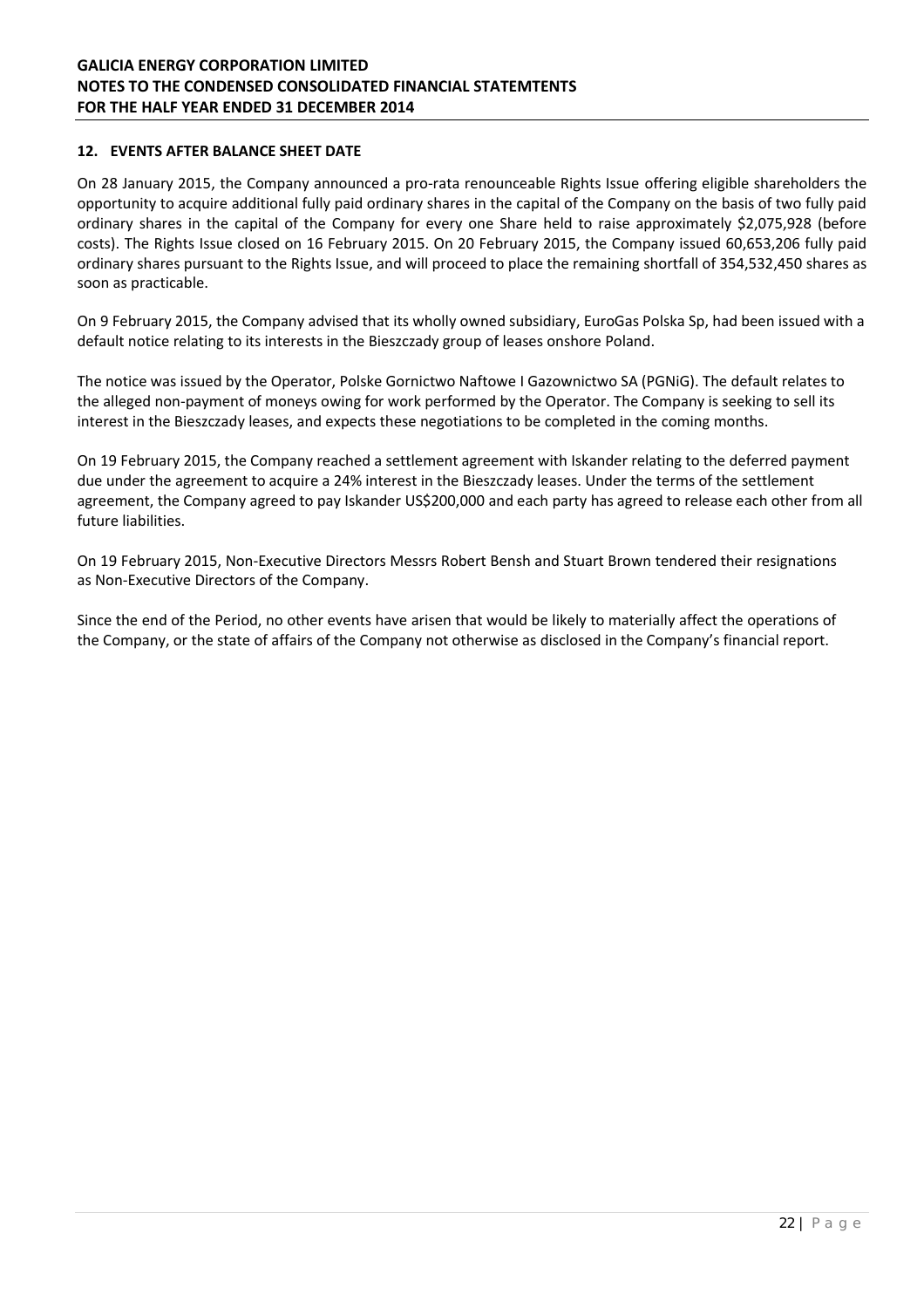## **DIRECTORS DECLARATION**

The Directors' declare that:

- (a) The consolidated financial statements and notes of the Group set out on pages 9 to 22 are in accordance with the *Corporations Act 2001*, including:
	- (i) giving a true and fair view of the financial position as at 31 December 2014 and the performance for the half year ended on that date, and
	- (ii) complying with Accounting Standard AASB 134 *Interim Financial Reporting* and the *Corporations Regulations 2001*, and other mandatory professional requirements and
- (b) In the Directors' opinion, there are reasonable grounds to believe that the Group will be able to pay its debts as and when they become due and payable.

This declaration is made in accordance with a resolution of the Directors.

On behalf of the Board of Directors.

Peter Wall Non-Executive Chairman 16 March 2015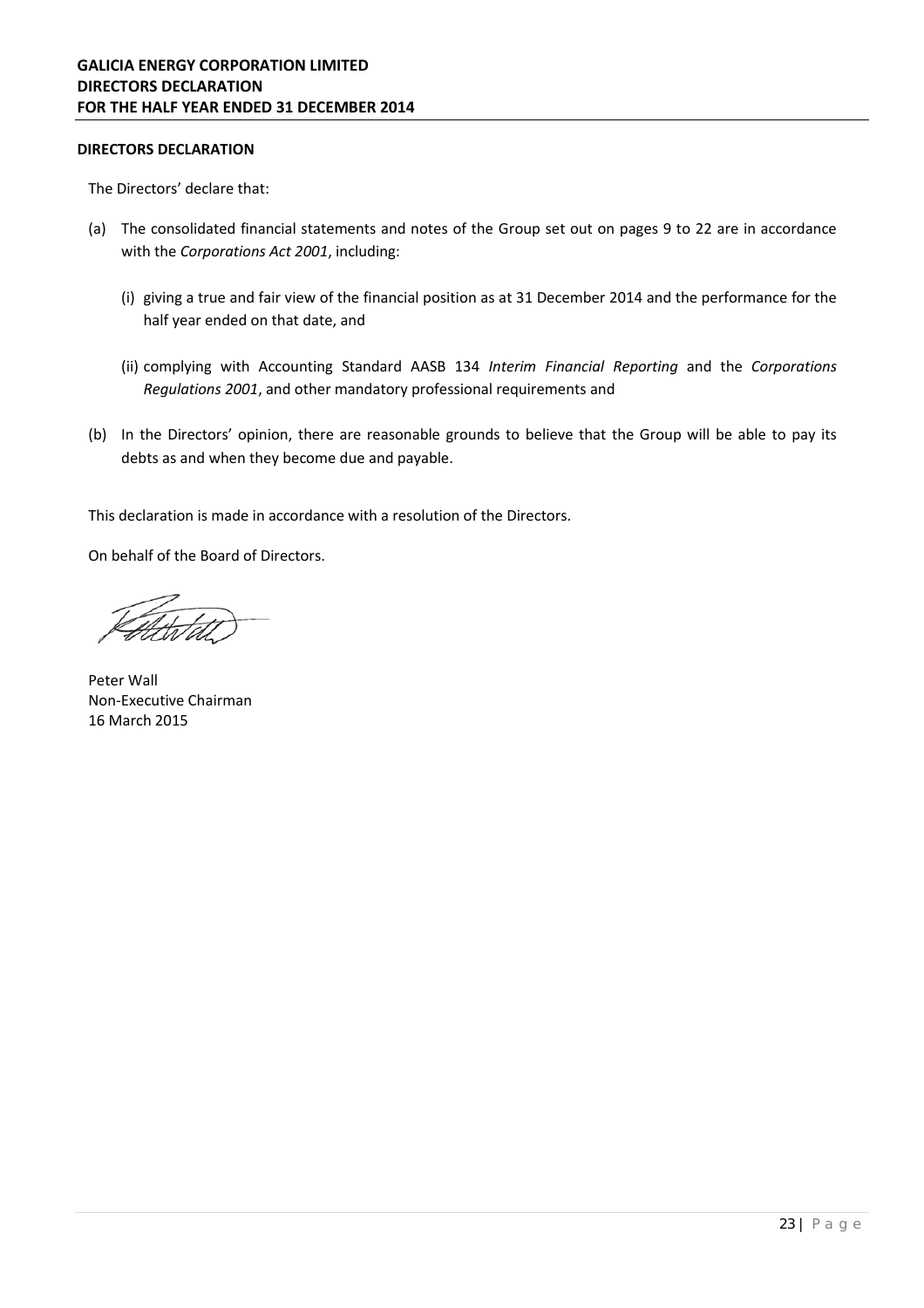

Pitcher Partners is an association of Independent firms Melbourne | Sydney | Perth | Adelaide | Brisbane | Newcastle

## **INDEPENDENT AUDITOR'S REVIEW REPORT TO THE MEMBERS OF GALICIA ENERGY CORPORATION LIMITED AND ITS CONTROLLED ENTITIES**

We have reviewed the accompanying half-year financial report of Galicia Energy Corporation Limited and its controlled entities, which comprises the condensed consolidated statement of financial position as at 31 December 2014, the condensed consolidated statement of comprehensive income, condensed consolidated statement of changes in equity and condensed consolidated statement of cash flows for the half-year ended on that date, notes comprising a summary of significant accounting policies and other explanatory information, and the directors' declaration of the consolidated entity comprising the company and the entities it controlled at the period's end or from time to time during the half year.

## *Directors' Responsibility for the Half-Year Financial Report*

The directors of the company are responsible for the preparation of the half-year financial report that gives a true and fair view in accordance with Australian Accounting Standards and the *Corporations Act 2001* and for such internal control as the directors determine is necessary to enable the preparation of the half-year financial report that is free from material misstatement, whether due to fraud or error.

## *Auditor's Responsibility*

Our responsibility is to express a conclusion on the half-year financial report based on our review. We conducted our review in accordance with Auditing Standard on Review Engagements ASRE 2410 *Review of a Financial Report Performed by the Independent Auditor of the Entity*, in order to state whether, on the basis of the procedures described, we have become aware of any matter that makes us believe that the financial report is not in accordance with the *Corporations Act 2001* including: giving a true and fair view of the consolidated entity's financial position as at 31 December 2014 and its performance for the half-year ended on that date; and complying with Accounting Standard AASB 134 *Interim Financial Reporting* and the *Corporations Regulations 2001*. As the auditor of Galicia Energy Corporation Limited, ASRE 2410 requires that we comply with the ethical requirements relevant to the audit of the annual financial report.

A review of a half-year financial report consists of making enquiries, primarily of persons responsible for financial and accounting matters, and applying analytical and other review procedures. A review is substantially less in scope than an audit conducted in accordance with Australian Auditing Standards and consequently does not enable us to obtain assurance that we would become aware of all significant matters that might be identified in an audit. Accordingly, we do not express an audit opinion.

## *Independence*

In conducting our review, we have complied with the independence requirements of the *Corporations Act 2001*.